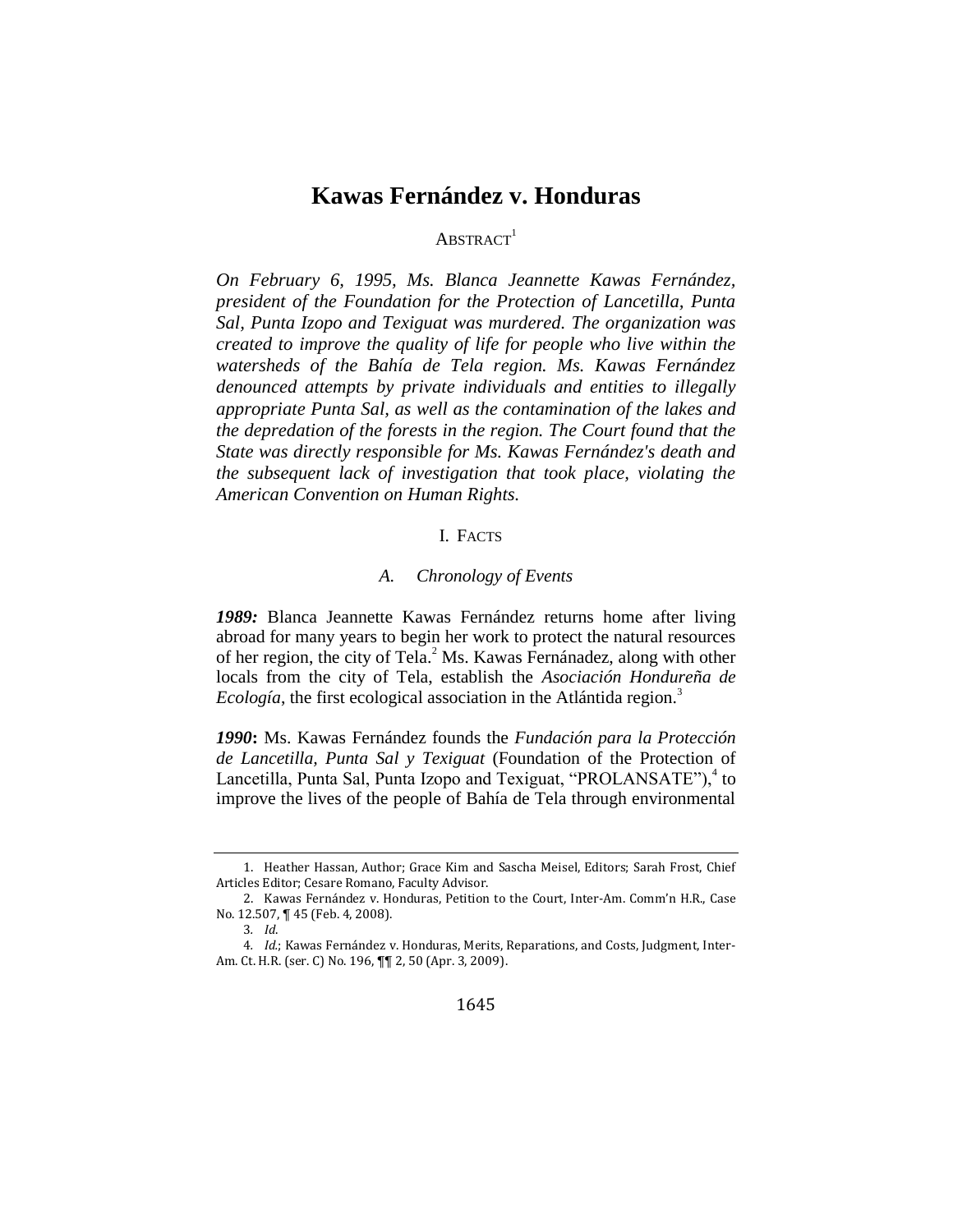awareness and the preservation of natural resources.<sup>5</sup> She serves as the foundations' first president.<sup>6</sup>

*1994:* After tireless lobbying, PROLANSATE convinces the National Congress to formally recognize the Punta Sal area as a national park through the approval of Decree No.  $154-94$ .<sup>7</sup>

Ms. Kawas Fernández also receives approval from the Ministry of Education to institute a degree program in ecology and the environment to be offered at the Institutio Triunfo de la Cruz in Tela.<sup>8</sup> She regularly takes a stand against the *Unión Nacional Campesina* (National Farmers Union, "UNC"), an organization whose goal is to settle poor families inside the Punta Sal National Reserve,<sup>9</sup> and the HONDUPALMA Company, a producer of African palm oil, for their exploitation of Honduran national resources.<sup>10</sup>

In addition to her lobbying work, Ms. Kawas Fernández is a regular guest on the radio program "Vida y Naturaleza" ("Life and Nature"), on the local station *Radio América*, where she denounces the actions of private individuals and companies that try to "illegally take control of the Punta Sal Peninsula," contaminate the lagoons, and devastate the forests in the region. $^{11}$ 

*February 4, 1995:* Ms. Kawas Fernández leads a demonstration protesting the State's plan to sell land in the Punta Sal Reserves to agribusinessmen and farmers.<sup>12</sup>

*February 6, 1995:* At 7:30 p.m., Ms. Kawas Fernández is at home in the *El Centro* neighborhood of Tela with her personal assistant, Trinidad Marcial Bueno Romero,<sup>13</sup> when two unidentified men, one of which is later alleged to be a man by the name of Sergeant Ismael Perdomo, $^{14}$  driving a white pick-up truck break into her home and shoot her in the back of the neck with a single bullet from a 9mm gun.<sup>15</sup> She

<sup>5.</sup> Kawas Fernández v. Honduras, Petition to the Court, ¶ 45.

<sup>6</sup>*. Id*.

<sup>7</sup>*. Id.* ¶ 46.

<sup>8</sup>*. Id.* ¶ 47.

<sup>9</sup>*. Id*.

<sup>10</sup>*. Id.* ¶ 48. 11*. Id*.

<sup>12</sup>*. Id.*

<sup>13.</sup> Kawas Fernández v. Honduras, Merits, Reparations, and Costs, ¶ 53.

<sup>14.</sup> Kawas Fernández v. Honduras, Petition to the Court, ¶ 59.

<sup>15</sup>*. Id.*, ¶¶ 49, 50; Kawas Fernández v. Honduras, Merits, Reparations, and Costs, ¶ 2.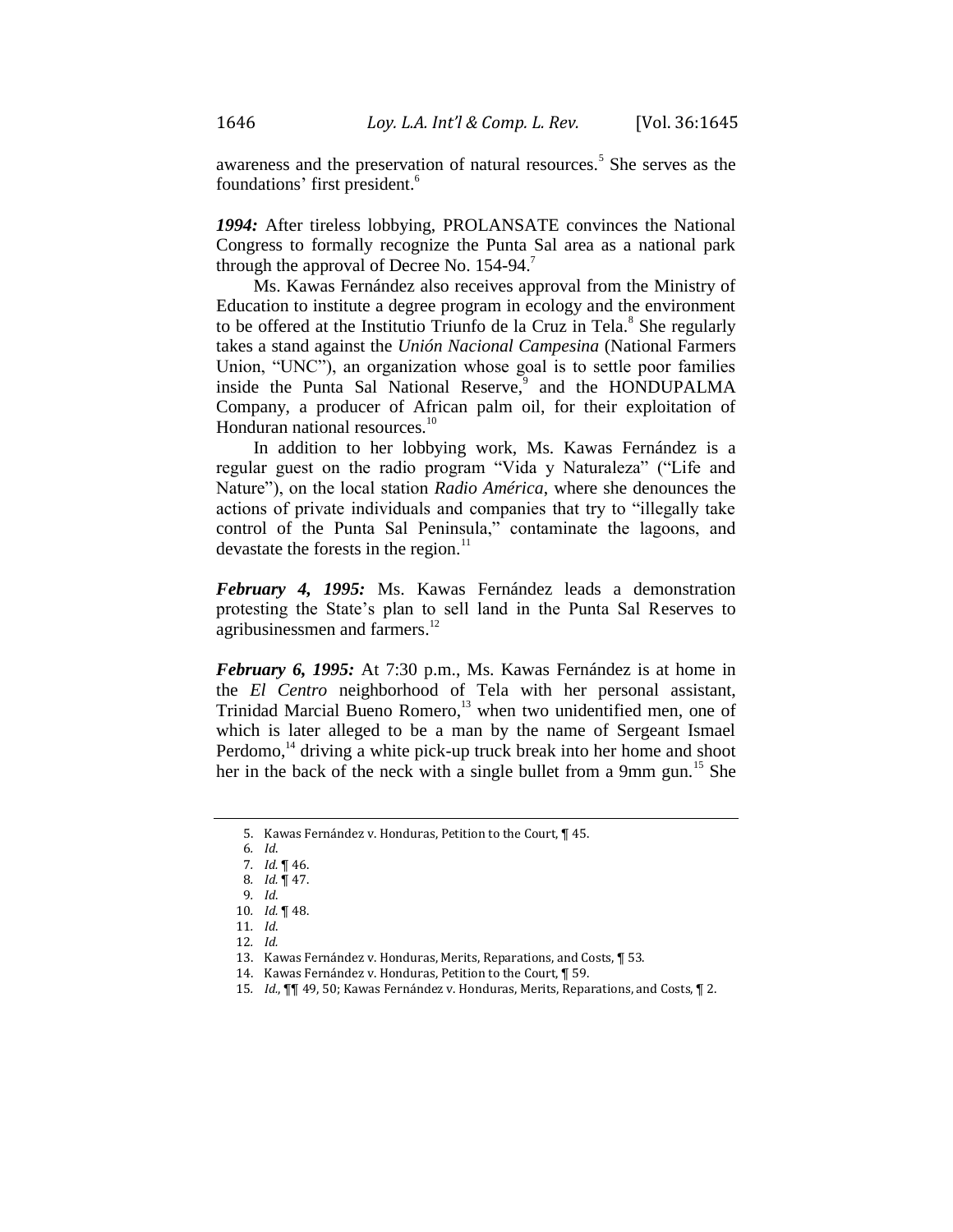*February 7, 1995:* The Tela Criminal Magistrate's Court opens a case into the murder of Ms. Kawas Fernández.<sup>18</sup> The court orders an investigation into the crime and appoints a medical expert.<sup>19</sup>

*March 6, 1995:* The Tela Criminal Magistrate's Court orders the arrest of Juan Mejía Ramírez and Sabas Mejía Ramírez as suspects in the murder of Ms. Kawas Fernández. 20

*March 17, 1995:* The National Congress renames the Punta Sal National Park after Ms. Kawas Fernánadez.<sup>21</sup> The park's official name is now Blanca Jeannette Kawas Fernández National Park.<sup>22</sup>

*September 2000:* The State and indigenous communities sign the Act of Commitment relating to the murders of Ms. Kawas Fernández and two other Honduran environmentalists, Carlos Escaleras and Carlos Luna.<sup>23</sup>

*September 23, 2003:* The Tela Criminal Magistrate's Court transfers the case to the District Court of First Instance.<sup>24</sup>

*October 30, 2003:* The General Bureau of Criminal Investigation issues a report establishing Sergeant Ismael Perdomo as the principal suspect in the murder of Ms. Kawas Fernández based on a witness statement and Sergeant Perdomo's continual concealment of the identity of Ms. Kawas Fernández's murderers.<sup>25</sup> In the witness statement it is alleged that Sergeant Perdomo was seen traveling in the white pick-up truck on February 6, 1995, and so coupled with his continual concealment of the identity of the murderers made Sergeant Perdomo a

<sup>16.</sup> Kawas Fernández v. Honduras, Petition to the Court, ¶ 50.

<sup>17.</sup> Kawas Fernández v. Honduras, Merits, Reparations, and Costs, ¶ 54.

<sup>18.</sup> Kawas Fernández v. Honduras, Petition to the Court, ¶ 51.

<sup>19</sup>*. Id*.

<sup>20</sup>*. Id*. ¶ 53.

<sup>21.</sup> Kawas Fernández v. Honduras, Merits, Reparations, and Costs, ¶ 51.

<sup>22</sup>*. Id*.

<sup>23.</sup> Kawas Fernández v. Honduras, Petition to the Court, ¶ 43. Carlos Escaleras was killed in 1997 and Carlos Luna was killed in 1998.

<sup>24</sup>*. Id.* ¶ 57.

<sup>25</sup>*. Id.* ¶ 59.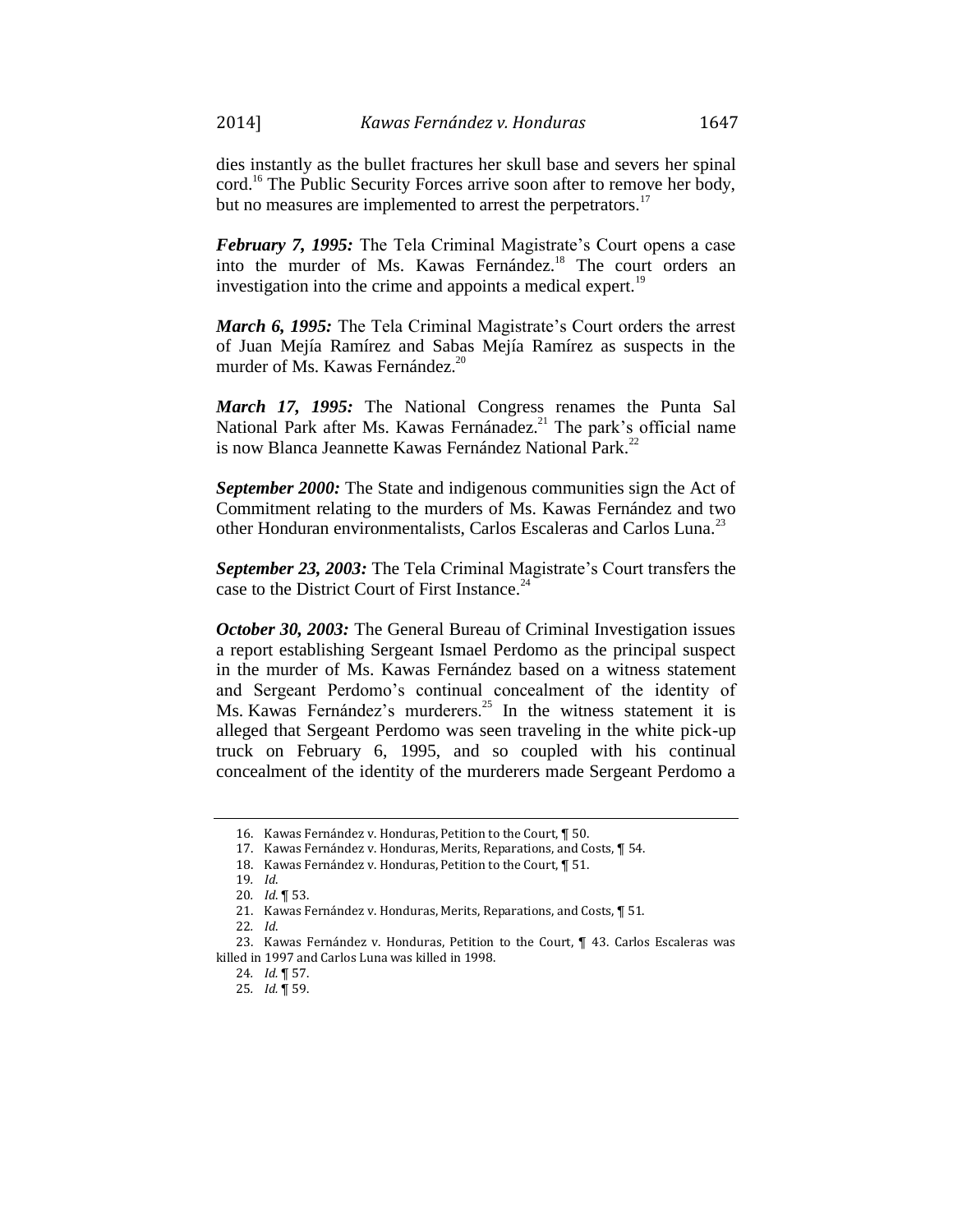prime suspect. $26$ 

*November 18, 2003:* The Training and Advisory Services Department of the Public Prosecutor's Office issues a Technical Legal Report establishing that Army Colonel Mario Amaya, an officer in active service, is the chief suspect in the planning of the murder of Ms. Kawas Fernández.<sup>27</sup> The report alleges that Colonel Amaya, along with Mario "El Chapín" Pineda, a former member of the death squad known as "Mano Blanco," were seen on several occasions meeting with Sergeant Perdomo in the offices of the Tela Police in the days immediately prior to Ms. Kawas Fernández's murder.<sup>28</sup> The report also alleges that Sergeant Perdomo, who was a police sergeant, must have been involved because he tried to cover up facts of the murder and obstruct the investigation, including arriving at the crime scene immediately and claiming that "the police patrol was covering a false report of an attempt on one of the banks in the city of Tela" when no such robbery had occurred that day, pressuring and threatening witnesses not to testify, telling the investigating officers on the case that he had a suspect in custody for the murder when he did not, and taking no action to pursue the actual murderers of Ms. Kawas Fernández. $^{29}$ 

*March 3, 2004:* The District Court of First Instance issues a warrant for the arrest of Sergeant Perdomo on suspicion of coercion.<sup>30</sup>

*March 15, 2004:* The District Court of First Instance orders the imprisonment of Sergeant Perdomo.<sup>31</sup>

*March 23, 2004***:** The warrant for Sergeant Perdomo's arrest is never executed.<sup>32</sup> The District Court allows Sergeant Perdomo's appeal to be sent to the Ceiba Atlántida Appellate Court.<sup>33</sup> The Public Prosecutor petitions the District Court to institute a full trial against Sergeant Perdomo but is denied because the defense counsel appeals the order of imprisonment.<sup>34</sup>

26*. Id. . Id.* ¶ 60. 28*. Id*. *. Id.* ¶ 61. *. Id.* ¶ 67. *. Id.* ¶ 69. *. Id.* ¶ 70. 33*. Id*. *. Id.* ¶ 71.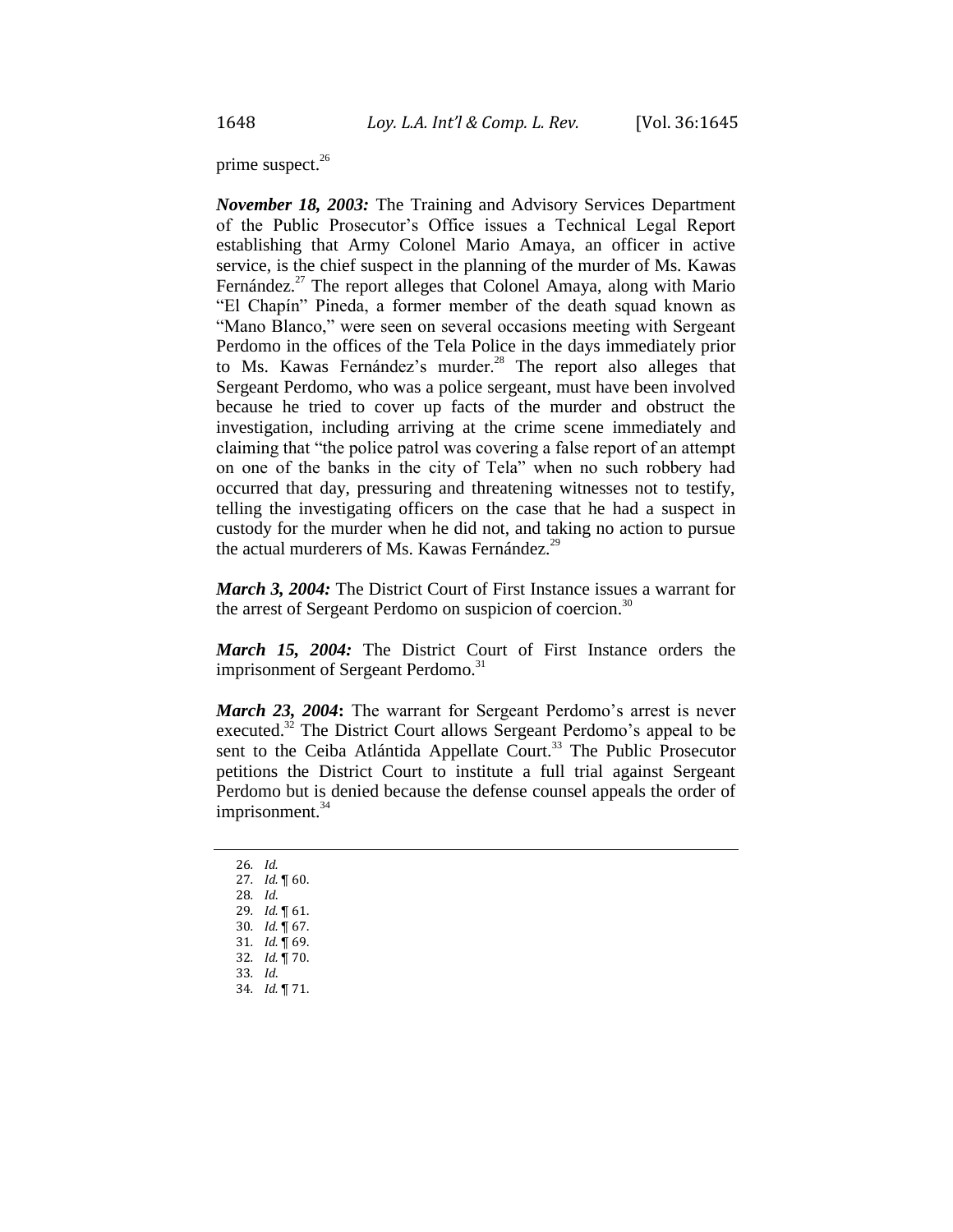*February 4, 2008***:** The Appellate Court has yet to issue any findings on Sergeant Perdomo's appeal.<sup>35</sup>

# *B. Other Relevant Facts*

In the late 1990s, the Honduran public became more environmentally-conscious, realizing that their natural resources and timber supply were being depleted by the indiscriminate logging of their forests.<sup>36</sup>

Indigenous communities are especially impacted because the depletion of natural resources occurred primarily in the remote areas of the country that they inhabited.<sup>37</sup> The depletion results in their inability to use the resources they have always depended on for food and to sustain their families. $38$ 

The rise in environmental consciousness that caused environmentalists to fight the depletion of the State's natural resources results in their suffering of threats, harassment, death, and prosecution at the cost of the illegal exploitation of natural resources of the country by various sectors.<sup>39</sup> A number of international organizations, including Amnesty International and numerous domestic and international NGOs, as well as the Special Representative of the United Nations Secretary General for Human Rights Defenders, decry the harsh treatment the Honduran environmental defenders have endured, speaking out against the violence, hostility, and numerous other human rights violations committed against them.<sup>40</sup>

#### II. PROCEDURAL HISTORY

#### *A. Before the Commission*

*January 13, 2003:* The Center for Justice and International Law ("CEJIL") and the *Equipo de Reflexión, Investigación y Comunicación*

<sup>35</sup>*. Id*.

<sup>36</sup>*. Id.* ¶¶ 37, 39. 37*. Id.* ¶ 44.

<sup>38</sup>*. Id*.

<sup>39</sup>*. Id.* ¶ 40.

<sup>40</sup>*. Id.* ¶¶ 39-42.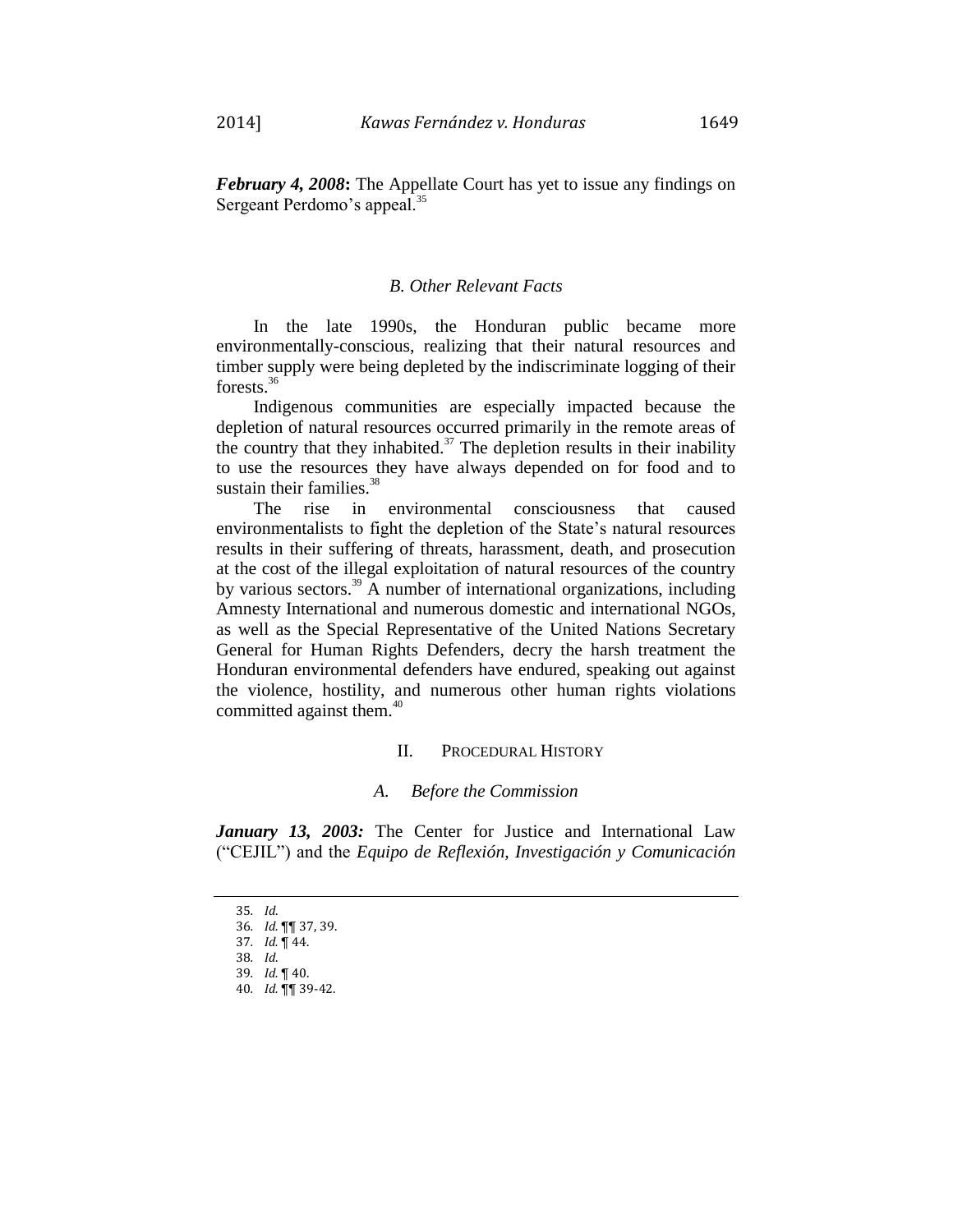*de la Compañía de Jesús* (Team of Reflection, Research and Communication of the Society of Jesus, "ERIC") in Honduras present a petition to the Commission on behalf of Ms. Kawas Fernández.<sup>4</sup>

*October 13, 2005:* The Commission adopts Report on Admissibility No.  $67/05.<sup>42</sup>$ 

*July 20, 2006:* The Commission adopts Report on Merits No. 63/06.<sup>43</sup> The Commission finds a violation of Article 4 (Right to Life), in relation to Article 1(1) of the American Convention, to the detriment of Ms. Kawas Fernández, as well as Article 8 (Right to a Fair Trial) and Article 25 (Right to Judicial Protection), in relation to Article 1(1) (Obligation to Respect Rights) and 2 (Obligation to Give Domestic Legal Effect to Rights) of the American Convention, to the detriment of Ms. Kawas Fernández's next of kin.<sup>44</sup>

The Commission recommends that the State investigate the circumstances surrounding Ms. Kawas Fernández's death to identify and then criminally prosecute all persons involved.<sup>45</sup> In addition, the Commission recommends the State conduct an investigation into the obstructions of justice that occurred during the initial investigation into Ms. Kawas Fernández's murder, pay damages to Ms. Kawas Fernández's next of kin, and take preventive measure to ensure similar situations will be prevented in the future.<sup>46</sup>

# *B. Before the Court*

*February 4, 2008:* The Commission submits the case to the Court after the State failed to adopt its recommendations.<sup>47</sup>

#### 1. Violations Alleged by Commission<sup>48</sup>

To the detriment of Ms. Kawas Fernández:

Article 4 (Right to Life)

43. *Id.*

<sup>41</sup>*. Id.* ¶ 10.

<sup>42</sup>*. Id.* ¶ 16; Kawas-Fernández v. Honduras, Merits, Reparations, and Costs, ¶ 1.

<sup>44.</sup> Kawas Fernández v. Honduras, Petition to the Court, ¶ 20.

<sup>45</sup>*. Id.* ¶ 21.

<sup>46</sup>*. Id*.

<sup>47.</sup> Kawas Fernández v. Honduras, Merits, Reparations, and Costs, ¶ 1.

<sup>48</sup>*. Id.* ¶ 4.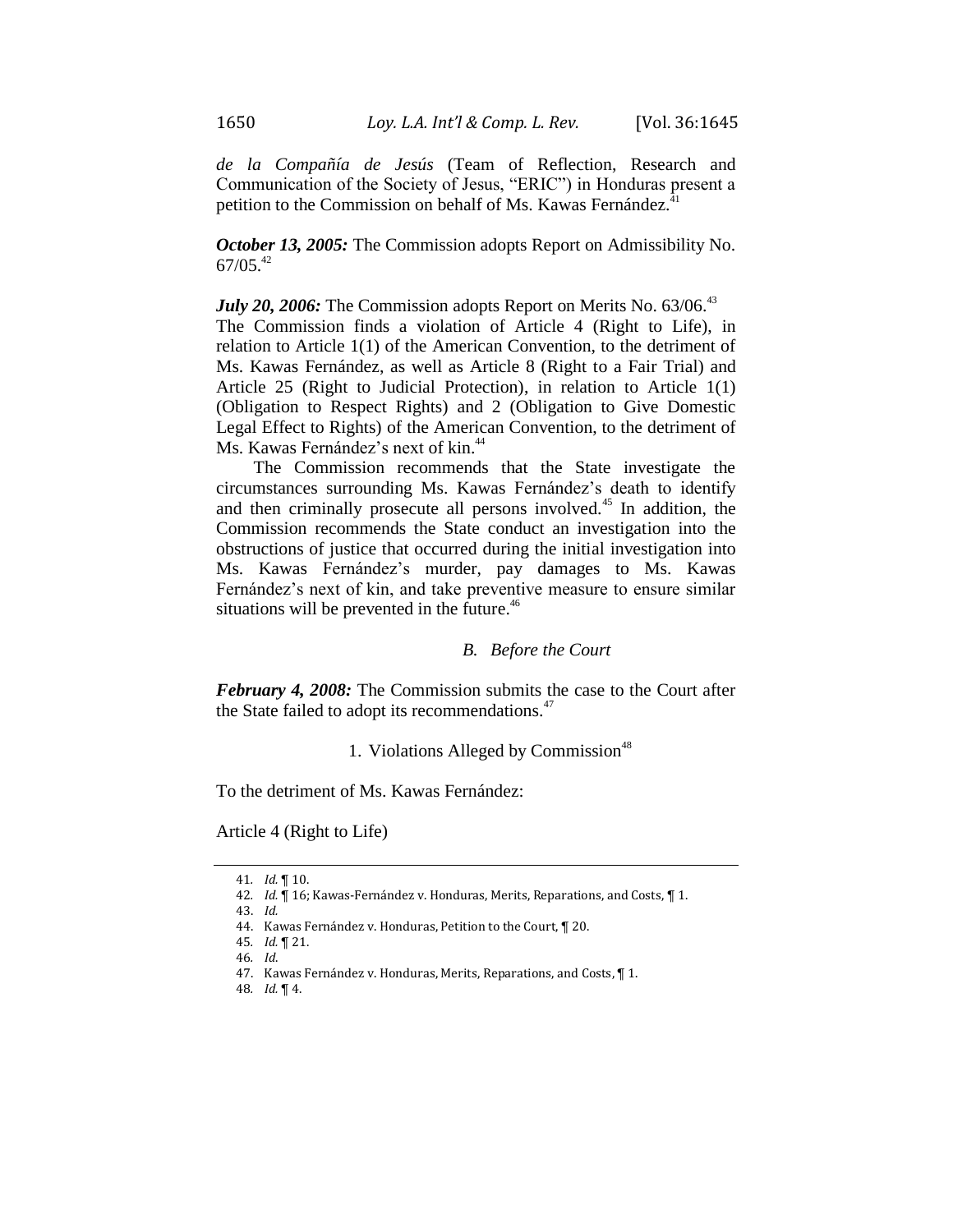*in relation to:* Article 1(1) (Obligation to Respect Rights) of the American Convention.

To the detriment of the next of kin of Ms. Kawas Fernández:

Article 8 (Right to a Fair Trial) Article 25 (Right to Judicial Protection) *all in relation to:* Article 1(1) (Obligation to Respect Rights) Article 2 (Obligation to Give Domestic Legal Effects to Rights) of the American Convention.

2. Violations Alleged by Representatives of the Victims<sup>49</sup>

Same Violations Alleged by the Commission, plus:

To the detriment of Ms. Kawas Fernández:

Article 16 (Freedom of Association) *in relation to:* Article 1(1) (Obligation to Respect Rights) of the American Convention.

To the detriment of the next of kin of Ms. Kawas Fernández:

Article 5 (Right to Humane Treatment) *in relation to:* Article 1(1) (Obligation to Respect Rights) of the American Convention.

*March 25, 2009:* Environmental Defense Law Center submits an *amicus curiae* brief to the Court.<sup>50</sup>

# III. MERITS

### *A. Composition of the Court*

<sup>49</sup>*. Id*. ¶¶ 5, 6. Viviana Krsticevic (Executive Director of CEJIL); Luis Diego Obando, Ramiro Barriga, Soraya Long, and Gisela de León (all of CEJIL); together with Father Ismael Moreno (Director of ERIC), served as representatives of Ms. Kawas Fernández.

<sup>50</sup>*. Id.* ¶ 13.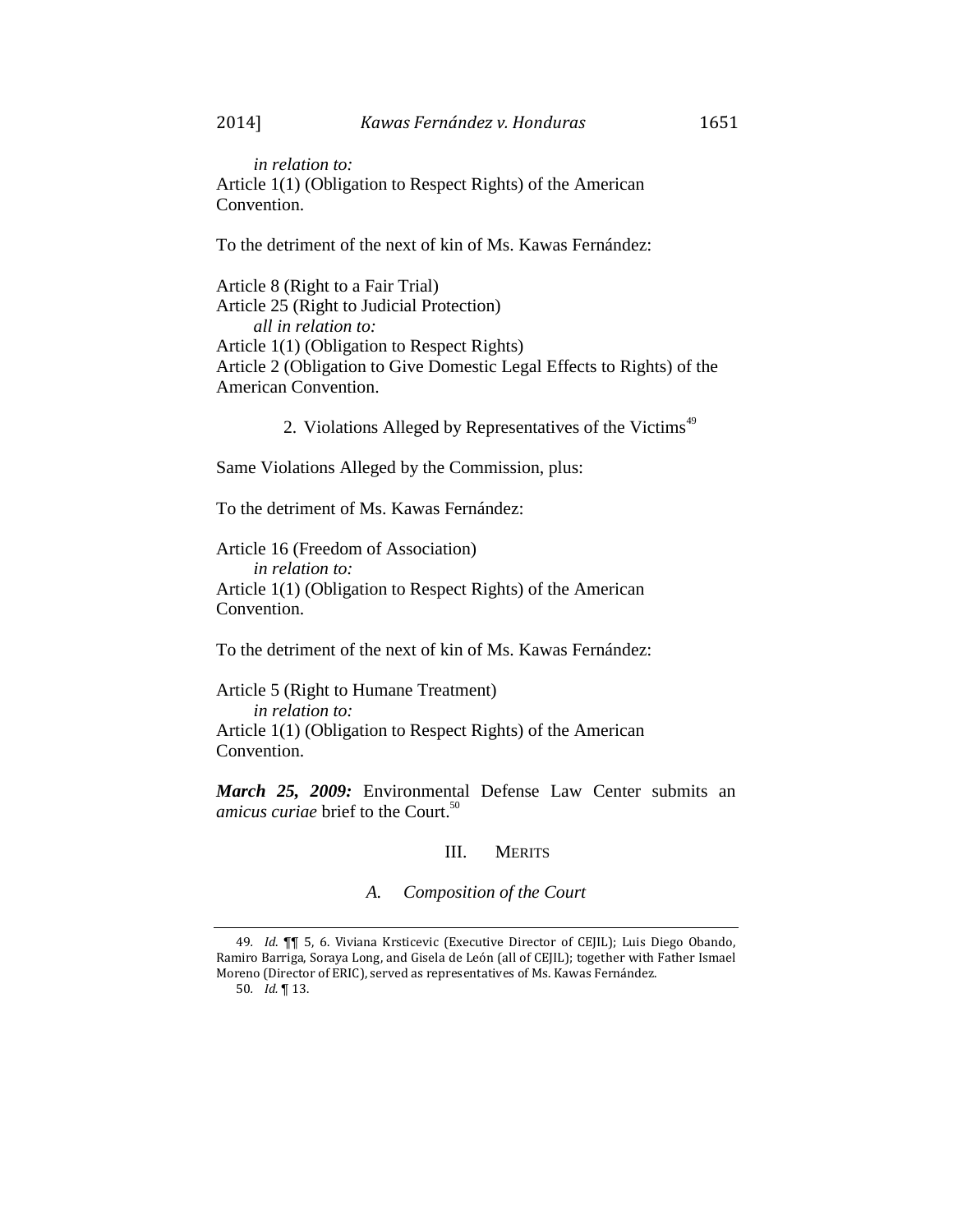Cecilia Medina Quiroga, President Diego García-Sayán, Vice President Sergio García Ramírez, Judge Manuel E. Ventura Robles, Judge Leonardo A. Franco, Judge Margarette May Macaulay, Judge Rhadys Abreu Blondet, Judge Leo Valladares-Lanza, Judge *ad hoc*

Pablo Saavedra-Alessandri, Secretary Emilia Segares-Rodríguez, Deputy Secretary

# *B. Decision on the Merits*

*April 3, 2009:* The Court issues its Judgment on Merits, Reparations, and Costs.<sup>51</sup>

The Court found unanimously that Honduras had violated:

Article 4(1) (Prohibition of Arbitrary Deprivation of Life), in relation to Article 1(1) of the Convention, to the detriment of Ms. Kawas Fernández,<sup>52</sup> because:

*The State was internationally responsible for any acts or omissions of its agencies and bodies that violate the American Convention.*<sup>53</sup> *A violation of Article 4(1) results whenever a person is deprived of their life and when the State does not adopt the appropriate measures to preserve the right to life of any person.*<sup>54</sup> *The State's obligation is a positive one of which a fundamental requirement in the case of violent deaths, as in Ms. Kawas Fernández's case, is a prompt, impartial, and effective investigation.*<sup>55</sup> *There were no records showing that the evidence at the crime scene was properly safeguarded, nor that an autopsy of the remains had ever been performed.*<sup>56</sup>

<sup>51.</sup> Kawas Fernández v. Honduras, Merits, Reparations, and Costs.

<sup>52</sup>*. Id.* "Declares" ¶ 2.

<sup>53</sup>*. Id.* ¶ 72.

<sup>54</sup>*. Id.* ¶ 74.

<sup>55</sup>*. Id.* ¶ 75.

<sup>56</sup>*. Id.* ¶ 103.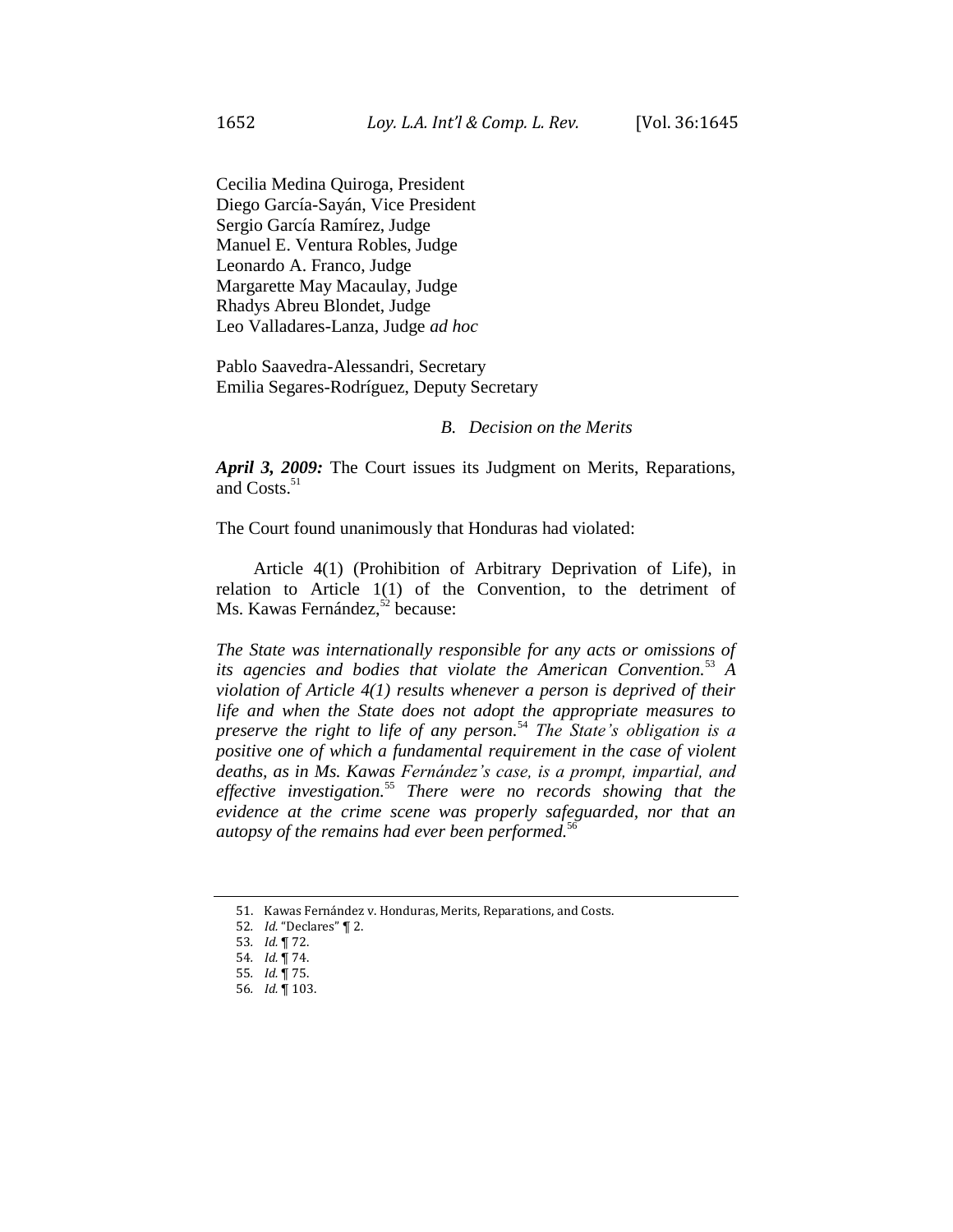*Ms. Kawas Fernández's murder was "the product of careful planning" in which local people were involved.*<sup>57</sup> *According to an investigation report by the Tela Bureau of Criminal Investigations, those involved in the murder knew that she would be alone in her home and in what room she would be at the time when the murder was to occur.*<sup>58</sup> *Public Security Force Sergeant Perdomo attempted to thwart the investigation by threatening potential witnesses, coercing witnesses into incriminating innocent men for the murder and giving false testimony,* 59 *and negligently gathering evidence at the crime scene.*<sup>60</sup> *Also suspicious was the early presence of the same officer at the crime scene and that only a few days prior to the murder he had been seen meeting with Army Colonel Amaya who was known to have had disagreements with the victim and is also suspected to be involved with her murder.*<sup>61</sup>

*At the time of judgment, it has been fourteen years since the murder of Ms. Kawas Fernández and the State has yet to identify a single individual responsibly for her death.*<sup>62</sup> *The State has yet to advise the Court as to the progress of any investigation by the State into the possible involvement by State agents into the murder of Ms. Kawas Fernández.*<sup>63</sup> *The Court finds it reasonable to conclude that that fact itself may itself be evidence of the involvement of State agents in the murder.*<sup>64</sup> *Although it was private interest groups, namely the HONDUPALMA Company and agribusinessmen, that were the cause of the murder, it was only made possible by State agents acting under protection of their national authority.*<sup>65</sup>

*The Court concluded that the State did not perform an adequate investigation into the murder of Ms. Kawas Fernández and therefore failed to comply with provisions of the American Convention.*<sup>66</sup>

Articles 8(1) (Right to a Hearing Within Reasonable Time by a Competent and Independent Tribunal) and 25(1) (Right of Recourse

*. Id.* ¶ 84. 58*. Id*. *. Id.* ¶ 106. *. Id.* ¶ 85. *. Id.* ¶ 92. *. Id.* ¶ 97. *. Id.* ¶ 96. *. Id.* ¶ 97. *. Id.* ¶ 99. *. Id.* ¶ 100.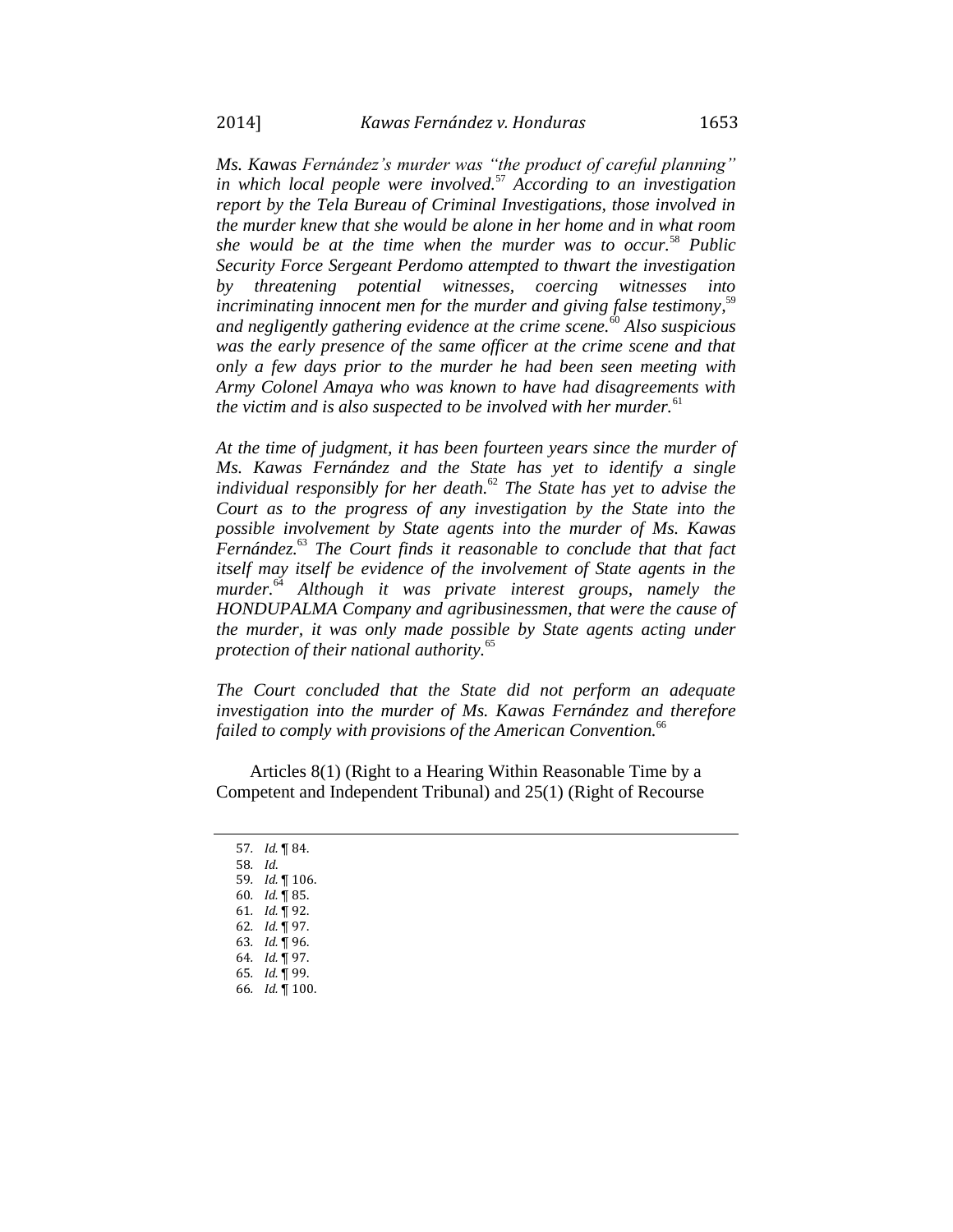Before a Competent Court), in relation to Article 1(1) of the Convention, to the detriment of Ms. Kawas Fernández and her next of kin, <sup>67</sup> because:

*The Court accepted the State's partial acknowledgment of international responsibility for violations of Article 8(1) and Article 25(1).*<sup>68</sup> *The relatives of a deceased victim are accorded the right to know the most complete and accurate account of the events that befell the victim.*<sup>69</sup> *To date, Ms. Kawas Fernández's relatives still do not know the truth regarding her murder.*<sup>70</sup> *The State had a duty to present them with an accurate and complete report to repair the damage the loss caused them.*<sup>71</sup> *No judicial determination had been made yet concerning the events surrounding the murder of Ms. Kawas Fernández or whom the responsible parties are, nor has any punishment been handed down for the crime itself or in response to the violations of human rights endured by her next of kin.*<sup>72</sup> *The anguish and suffering of her next of kin will continue as long as the circumstances of her death remain unknown.*<sup>73</sup> *The domestic investigation, therefore, did not sufficiently guarantee their right to justice.*<sup>74</sup>

Articles 5(1) (Right to Physical, Mental, and Moral Integrity) and 5(2) Prohibition of Torture, and Cruel, Inhumane or Degrading Treatment), in relation to Article 1(1) of the Convention, to the detriment of the next of kin of Ms. Kawas Fernández,<sup>75</sup> because:

*There is a presumption that mothers, fathers, daughters, sons, husbands, wives, and permanent companions of a victim, as the next of kin, may also have had their right to mental and moral integrity violated, depending on the specific facts of the case.*<sup>76</sup> *If a person alleging a violation is does not fall within one of the categories of next* 

<sup>67</sup>*. Id. ¶¶* 119, 123. The Court identified as next of kin the following individuals: Jacobo Roberto Kawas Cury, Blanca Fernández, Selsa Damaris Watt Kawas, Jaime Alejandro Watt Kawas, Jacobo Roberto Kawas-Fernández, Jorge Jesús Kawas Fernández, and Carmen Marilena Kawas Fernández.

<sup>68</sup>*. Id.* ¶ 31. 69*. Id.* ¶ 117. 70*. Id*. 71*. Id*. 72*. Id*. 73*. Id*.

<sup>74</sup>*. Id.* ¶ 118.

<sup>75</sup>*. Id.* "Declares" ¶ 3.

<sup>76</sup>*. Id.* ¶ 128.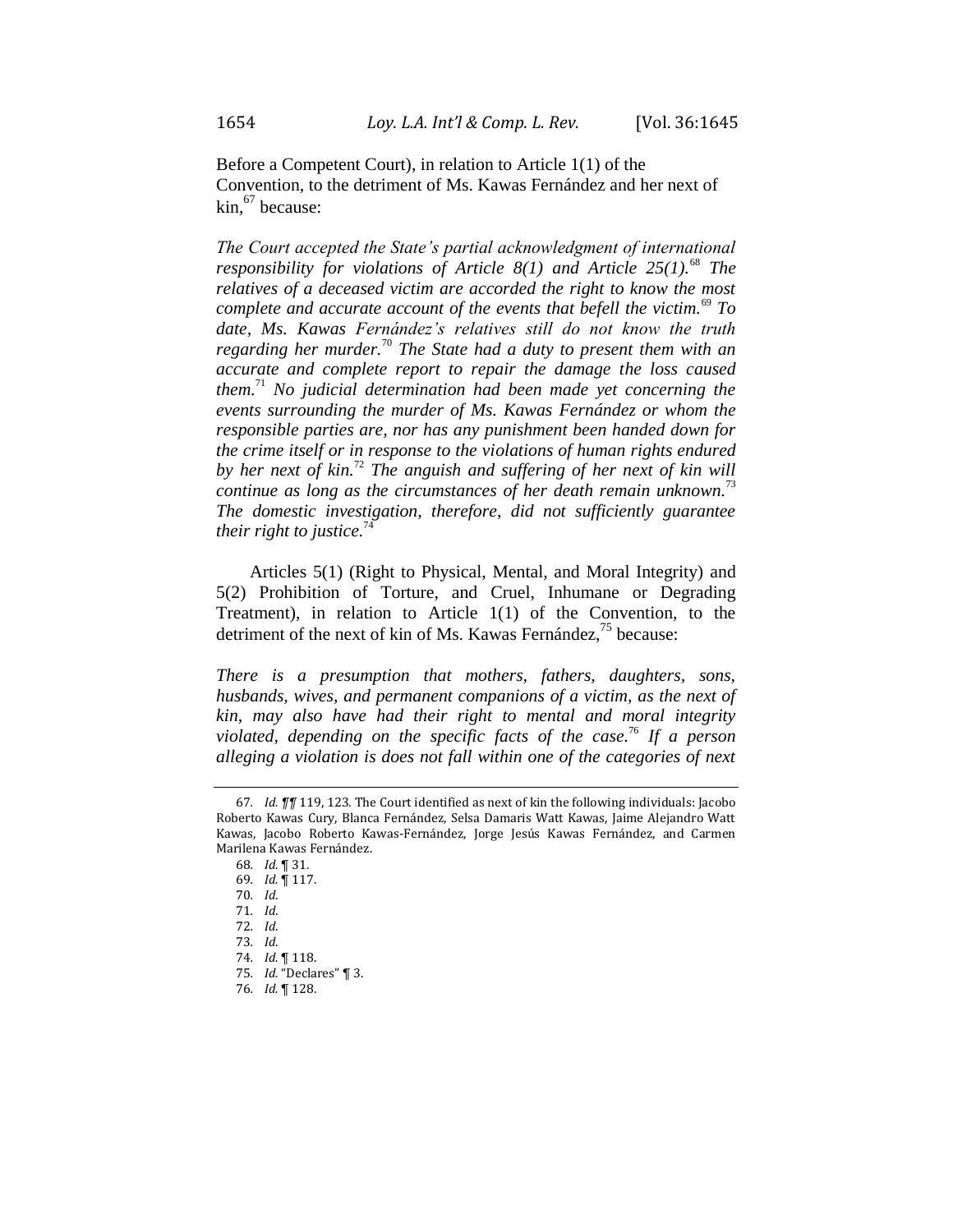*of kin listed above, the Court will determine if their relationship with the victim was sufficiently close that their right to humane treatment was violated.*<sup>77</sup>

*Ms. Kawas Fernandez was very close to both her mother and father.*<sup>78</sup> *She took her two children to the United States to care for her ailing mother, Ms. Blanca Fernández,*<sup>79</sup> *and then returned to Honduras when her father, Mr. Jacobo Kawas Kury, fell ill to take care of him and manage his business.*<sup>80</sup> *Mr. Kawas Kury was significantly affected by her death; he died only a few months after her murder.*<sup>81</sup>

*Ms. Kawas Fernández's children were irreparably harmed because of the violent death of their mother.*<sup>82</sup> *Her daughter, Selsa Damaris Watt Kawas, was able to study in the United States due to the financial support of her mother and would visit her mother in Honduras whenever she was able.*<sup>83</sup> *She last spoke to her mother a few days before she died and as a result of her death, "has suffered emotional [t]rauma."*<sup>84</sup> *She has since moved to Germany and is afraid to return to*  Honduras.<sup>85</sup>

*Ms. Kawas Fernández's son, Jaime Alejandro Watt Kawas, was only seventeen-years-old when she was murdered.*<sup>86</sup> *He testified in 2008 that he felt "unprotected without the only person who was so close to him" and that he "underwent a radical, negative, frustrating change, imbued with emotional instability and deep sadness that led [him] to distrust everything and everyone."*<sup>87</sup>

*Since Ms. Kawas Fernández was the eldest child and a mother-like figure to her siblings, the Court concluded that even though they were not "direct" next of kin, Ms. Kawas Fernández's relationship with Jacobo Roberto, Jorge Jesús, and Carmen Marilena, was such that* 

<sup>77</sup>*. Id.* ¶ 129. 78*. Id.* ¶¶ 131, 132. 79*. Id.* ¶ 132. 80*. Id.* ¶ 131. 81*. Id*. 82*. Id.* ¶¶ 133, 134. 83*. Id*. ¶ 133. 84*. Id*. 85*. Id*. 86*. Id.* ¶ 134. 87*. Id*.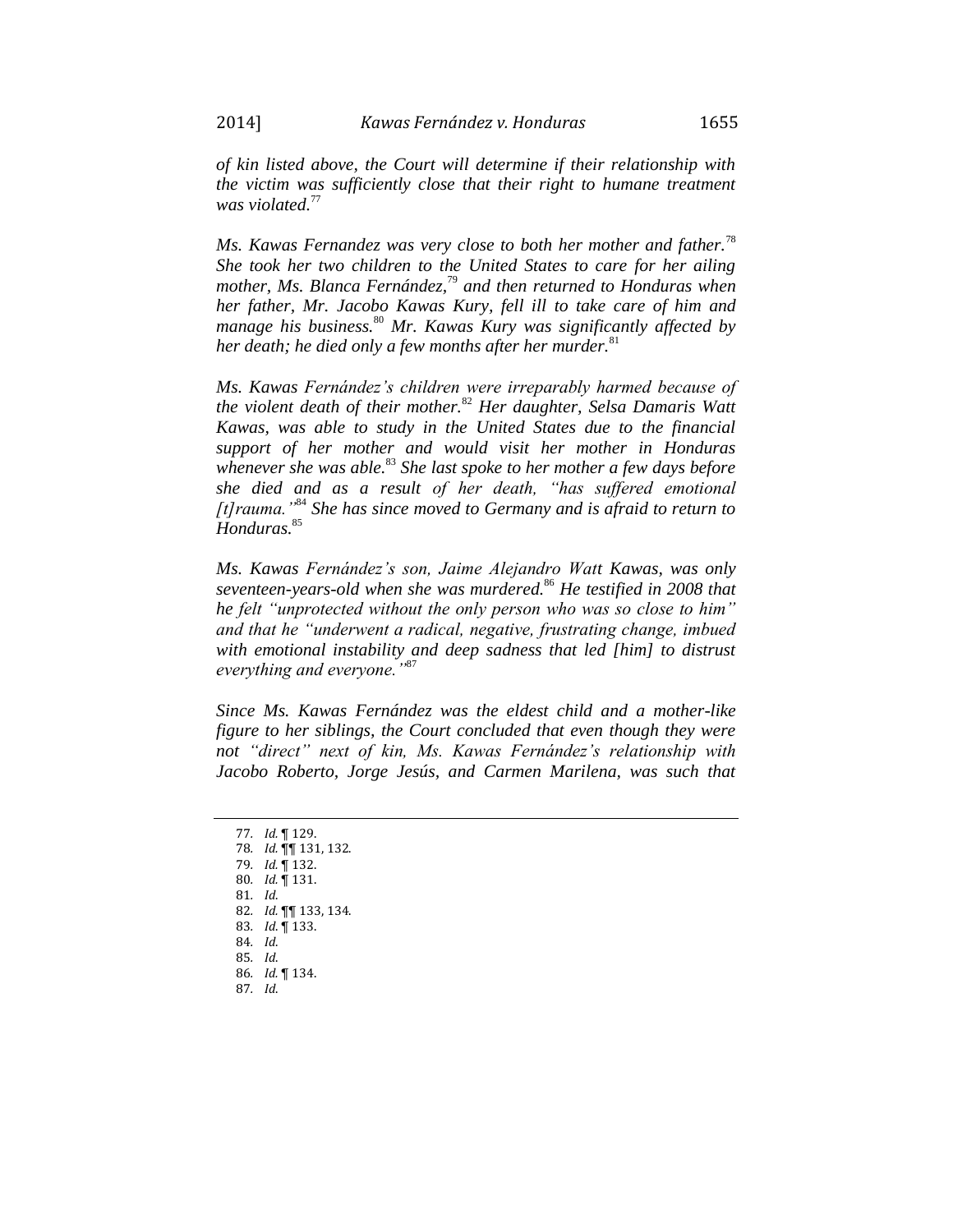*their right to humane treatment had been violated.*<sup>88</sup> *Ms. Kawas Fernández had taken over the care of her brother Jorge when she was only eighteen-years old.*<sup>89</sup> *Her brother Jacobo had suffered additional distress when he arrived at his sister's house minutes after her death and saw her "lying on the floor" and even "tried to pick her up [and] carry her."*<sup>90</sup>

Article 16(1) (Freedom of Association for Any Purpose), in relation to Article 1(1) of the Convention, to the detriment of Ms. Kawas Fernández,<sup>91</sup> because:

*In order to uphold an individual's right to freedom of association, the State must provide human rights defenders adequate protection in the event that they are threatened due to any of their associations, must refrain from unduly burdening the performance of their work, and, in the event their rights are violated, must conduct a thorough and effective investigation.*<sup>92</sup> *According to Court precedent, only when fundamental human rights, such as the right to life and safety, are completely respected and guaranteed, can the freedom of association be exercised.*<sup>93</sup>

*At the time of her death, Ms. Kawas Fernández was the President of PROLANSATE and was actively fighting to defend Punta Sal National Park.*<sup>94</sup> *A timber extraction contract was terminated between the national authorities and the National Corporation for Forestry Development as a result of her work in defending the environment.*<sup>95</sup> *In addition, at least one agent of the State, Sergeant Perdomo, was involved in the death of Ms. Kawas Fernández and his motivation to commit such a heinous act was her tireless defense of the environment through the PROLANSATE foundation.*<sup>96</sup> *The murder of Ms. Kawas Fernández intimidated other environmentalists in Honduras, and this intimidation persists as no one has yet to be punished for the crime.*<sup>97</sup>

<sup>88</sup>*. Id.* ¶¶ 135-139. 89*. Id.* ¶ 137. 90*. Id.* ¶ 136. 91*. Id.* "Declares" ¶ 4. 92*. Id.* ¶ 145. 93*. Id.* ¶ 150. 94*. Id.* ¶ 151. 95*. Id*. 96*. Id.* ¶ 152.

<sup>97</sup>*. Id.* ¶ 153.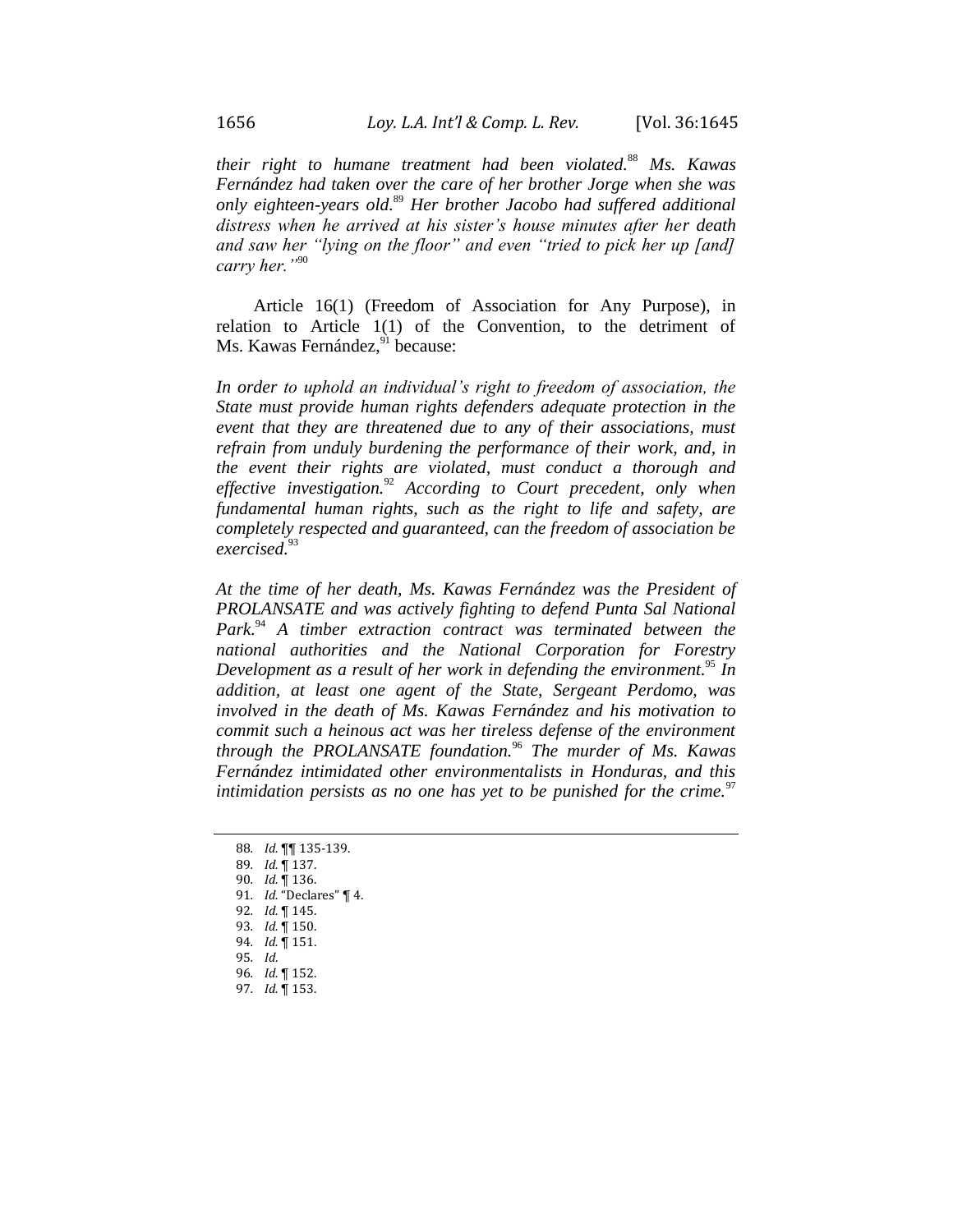*Five other Honduran environmentalists were murdered within a decade of Ms. Kawas Fernández's death.*<sup>98</sup>

The Court found unanimously that Honduras had not violated:

Article 2 (Obligation to Give Domestic Legal Effect to Rights) of the Convention,<sup>99</sup> because:

*The Court considered that the Commission had not elaborated sufficiently on its argument that when the State was processing the murder "every deficiency.†.†. resulted from the fact that the procedural framework in force at the time of the events.†.†. [gave] rise to limitations in their investigation."*<sup>100</sup>

*C. Dissenting and Concurring Opinions*

#### 1. Separate Opinion of Judge Sergio García Ramírez

In a separate opinion, Judge García Ramírez agreed that the state violated Ms. Kawas Fernández's right to life, but explained that his reasoning was different than that of the majority.<sup>101</sup> Judge García Ramírez reasoned that since Ms. Kawas Fernández was an environmentalist and killed because of it, all environmentalists were damaged by the State's violation of her right to life, as acts against one human rights activist adversely affect all human rights activists.<sup>102</sup>

With regard to the issue of what a reasonable amount of time for the State to investigate should be, Judge García Ramírez noted that there are three elements to determine reasonable time; the first element being how complex the matter is, the second element being the procedural activity of the interested party, and the third element being the conduct of the state officials and courts.<sup>103</sup> The Court must also consider the negative affect of lengthy judicial procedures, taking into

<sup>98</sup>*. Id.* ¶ 154.

<sup>99</sup>*. Id.* "Declares" ¶ 5.

<sup>100</sup>*. Id.* ¶ 121.

<sup>101.</sup> Kawas Fernández v. Honduras, Separate Opinion of Judge Sergio García Ramírez, Judgment, Inter-Am. Ct. H.R. (ser. C) No. 196, ¶ 1 (Apr. 3, 2009).

<sup>102</sup>*. Id.* ¶¶ 11-12.

<sup>103</sup>*. Id.* ¶ 16.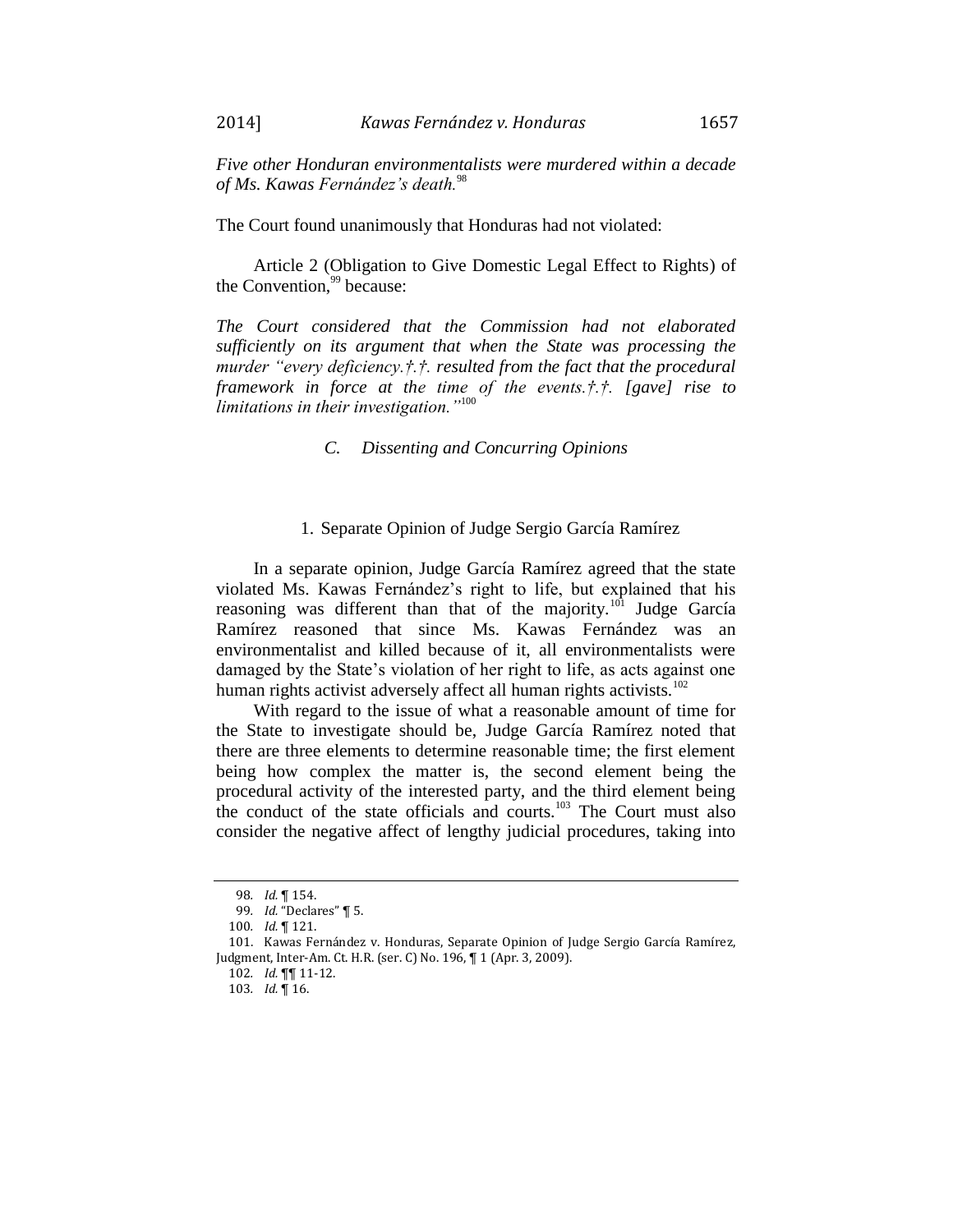consideration the matter in dispute.<sup>104</sup> He then suggested that the Court consider analyzing and formally adding in the negative affect of lengthy judicial procedures as a fourth element, as he has mentioned in other separate opinions, that it is a critical element in making a determination of reasonable time.<sup>105</sup>

# IV. REPARATIONS

The Court ruled unanimously that the State had the following obligations:

# *A. Specific Performance (Measures of Satisfaction and Non-Repetition Guarantee)*

# 1. Investigate Ms. Kawas Fernández's Death

The Court ordered the State to conduct a thorough investigation into Ms. Kawas Fernández's death and to prosecute the individuals responsible for her death.<sup>106</sup> Additionally, the State must conduct an investigation into the obstructions and delays in justice that occurred during the investigation and proceeding with regards to Ms. Kawas Fernández's murder.<sup>107</sup>

The Court also ordered the State to appraise the Court of the status of the currently open criminal files in relation to Ms. Kawas Fernández's death, the measures taken by the State to provide the agents carrying out the investigation with the proper resources, the measures taken to protect the witnesses, and any progress made in the investigations and proceedings.<sup>108</sup>

#### 2. Publish the Judgment

The Court ordered the State to publish a copy of its judgment in the State's official gazette and at least once in one newspaper of major circulation in Honduras. $109$ 

<sup>104</sup>*. Id*.

<sup>105</sup>*. Id.* ¶¶ 16-24.

<sup>106.</sup> Kawas Fernández v. Honduras, Merits, Reparations, and Costs, ¶ 187.

<sup>107</sup>*. Id.* ¶¶ 187-188.

<sup>108</sup>*. Id.* ¶ 195.

<sup>109</sup>*. Id.* ¶¶ 197, 199.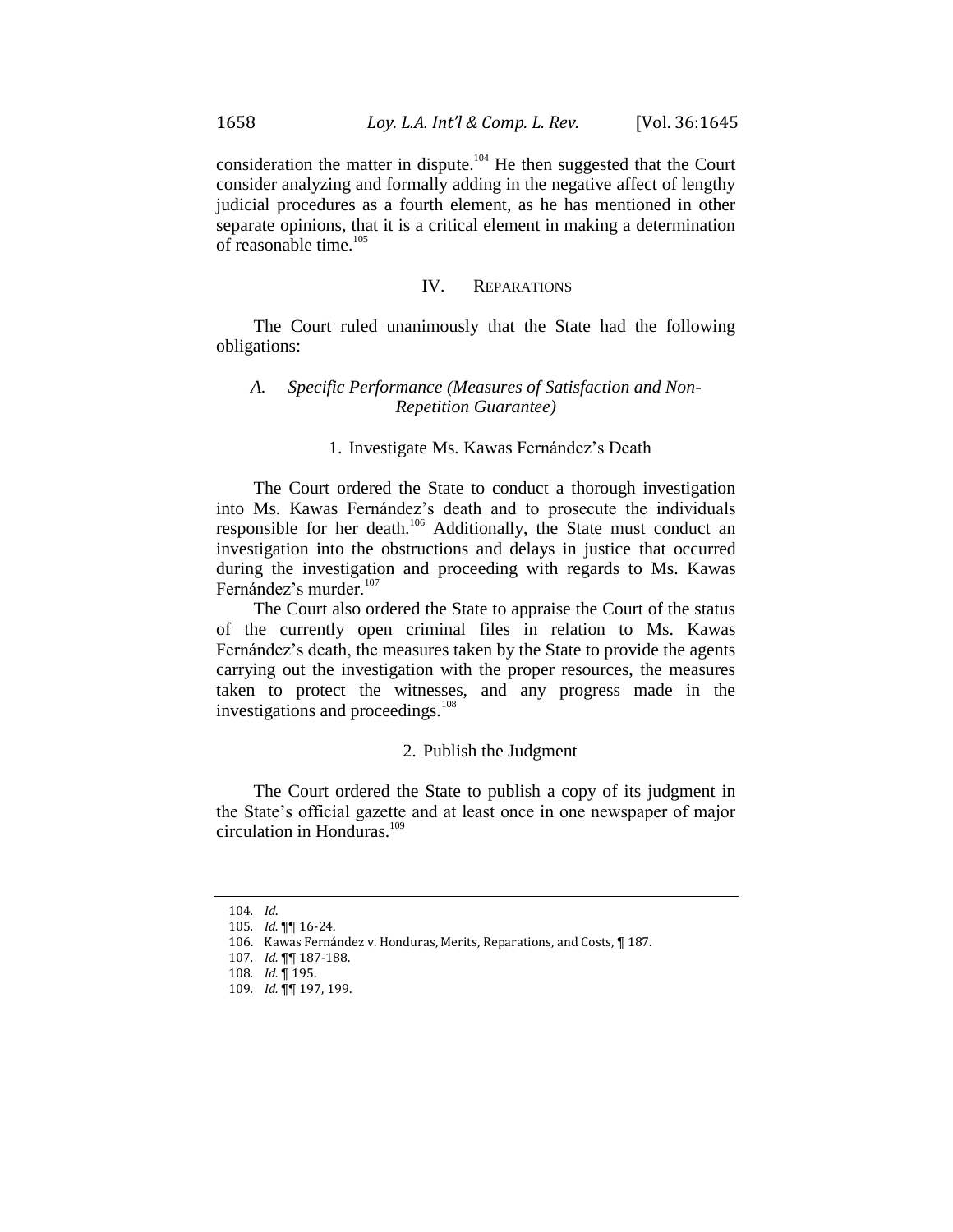## 3. Publically Acknowledge International Responsibility

The Court ordered the State to formally and publicly apologize, in a public ceremony, to Ms. Kawas Fernández's next of kin.<sup>110</sup> The State must also acknowledge international responsibility for the repercussions and damages caused by its violations.<sup>111</sup> The State must reference the precise human rights that were violated. $112$ 

# 4. Construct a Monument and Signs in Honor of Ms. Kawas Fernández at the National Park

The Court, in order to keep the memory of Ms. Kawas Fernández alive, ordered the State to build a monument and mount signs at the national park named after Ms. Kawas Fernández.<sup>113</sup> The Court additionally ordered that State authorities attend the monument unveiling ceremony and that the State guarantee the participation of Ms. Kawas Fernández's next of kin who wish to be included in the ceremony. 114

## 5. Provide Psychological Care for the Next of Kin

The Court ordered the State to provide the necessary psychological care and treatment to Ms. Kawas Fernández's next of kin, including the cost of any necessary medications, to begin upon the request of the next of kin within two years of the judgment and provided for as long as necessary.<sup>115</sup>

# 6. Create a National Campaign for Environmental Awareness

The Court ordered the state to launch a national campaign geared towards the general population, security officials, and agents of the justice system that will bring awareness and sensitivity to the importance of the work of Honduran environmentalists and how much they contribute to and fight for Honduran human rights.<sup>116</sup>

*. Id.* ¶ 201. *. Id.* ¶ 200. *. Id.* ¶ 202. *. Id.* ¶ 206. 114*. Id. . Id.* ¶ 209. *. Id.* ¶ 214.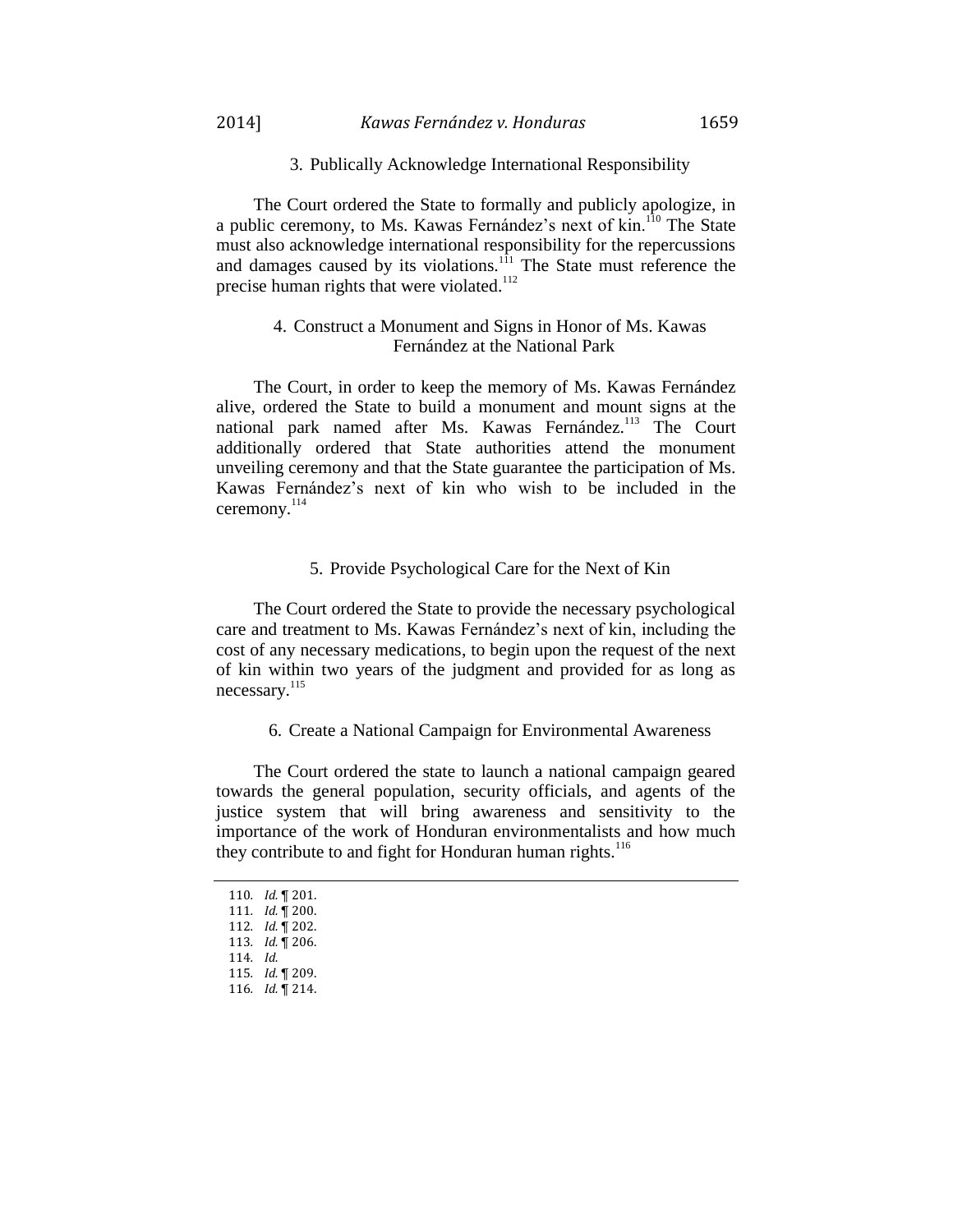### *B. Compensation*

The Court awarded the following amounts to be paid by the State to the respective recipients within one year from the date of service of the judgment: $117$ 

### 1. Pecuniary Damages

The Court awarded the following amounts:

\$70,000 to be split evenly between Ms. Kawas Fernández's children, for loss of earnings. $^{118}$ 

\$600 to each Ms. Kawas Fernández's mother, Blanca Fernández, and sister, Carmen Marilena Kawas Fernández, for travel expenses to attend Ms. Kawas Fernández's funeral<sup>119</sup>

\$800 to each of Ms. Kawas Fernández's two children, Selsa Damaris Kawas Fernández and Jamie Alejandro Kawas Fernández, for travel expenses to attend their mother's funeral.<sup>120</sup>

\$300 to Ms. Kawas Fernández's father, Jacobo Kawas Cury, for Ms. Kawas Fernández's funeral's expenses, which are to be distributed to Ms. Kawas Fernández's brother, Jacobo Kawas Fernández, as Ms. Kawas Fernández's father has passed away.<sup>121</sup>

\$1,000 to Ms. Kawas Fernández's brother, Jacobo Kawas Fernández, for the expenses he incurred for the investigation of Ms. Kawas Fernández's death.<sup>122</sup>

### 2. Non-Pecuniary Damages

The Court awarded the following amounts for the pain and suffering caused by the death of Ms. Kawas Fernández:

<sup>117</sup>*. Id.* ¶ 186.

<sup>118</sup>*. Id.* ¶¶ 174-178.

<sup>119</sup>*. Id.* ¶ 171.

<sup>120</sup>*. Id.* ¶ 172.

<sup>121</sup>*. Id*.

<sup>122</sup>*. Id.* ¶ 173.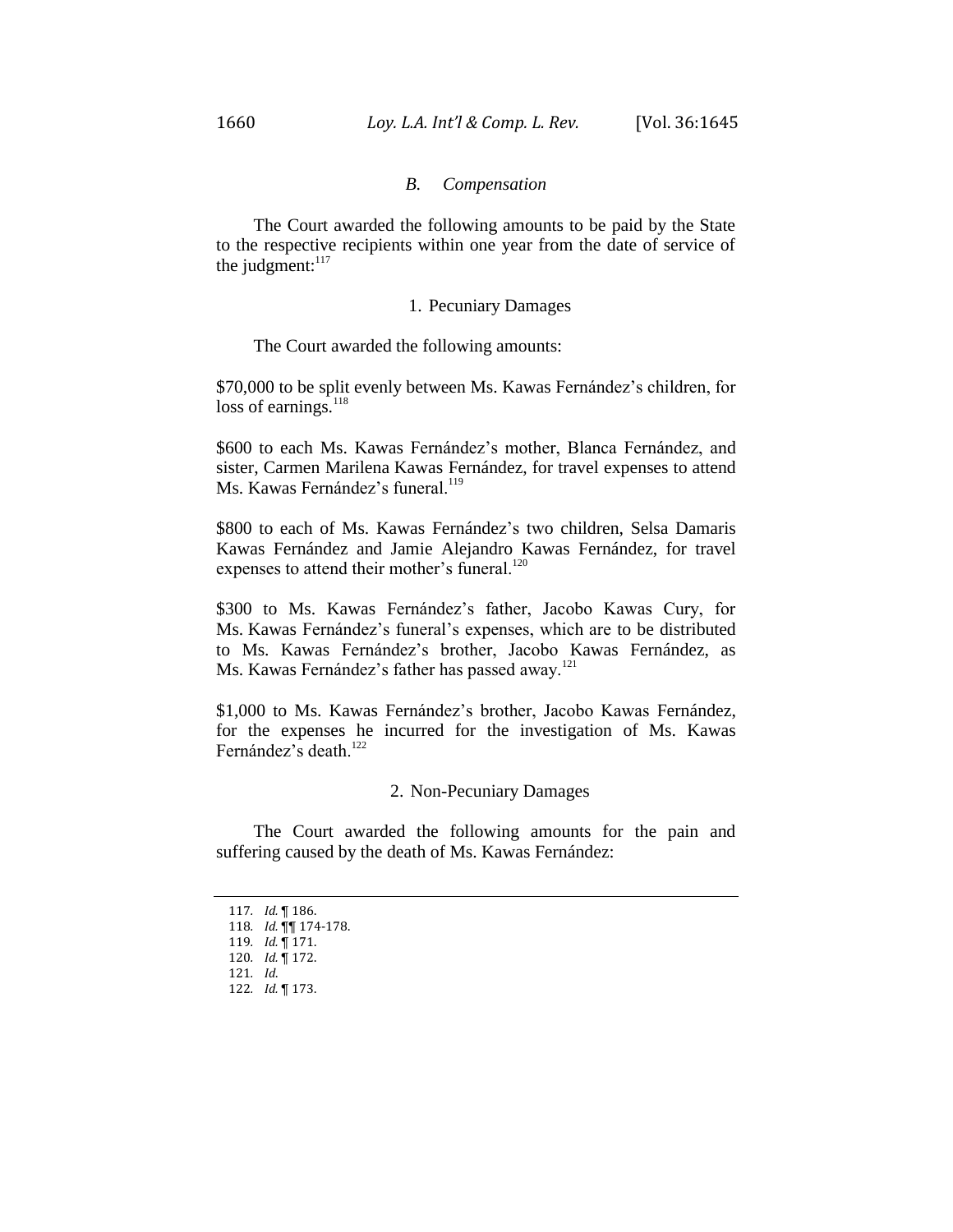\$20,000 to each of Ms. Kawas Fernández's two children, Selsa Damaris Kawas Fernández and Jamie Alejandro Kawas Fernández.<sup>123</sup>

\$20,000 each to Ms. Kawas Fernández's parents, Blanca Fernández and Jacobo Kawas Cury, with her father's share being split equally between Ms. Kawas Fernández's children as he is deceased.<sup>12</sup>

\$10,000 to Ms. Kawas Fernández's brother, Jacobo Kawas Fernández.<sup>125</sup>

\$5,000 each to Ms. Kawas Fernández's brother, Jorge Jesús Kawas Fernández, and her sister, Carmen Marilena Kawas Fernández.<sup>126</sup>

In addition, the Court awarded \$50,000 to Ms. Kawas Fernández for the moral damage she sustained, which is to be split evenly between her two children. $127$ 

# 3. Costs and Expenses

The Court awarded the following amounts:

\$15,695 to the representatives of Ms. Kawas Fernández for travel and commuting expenses to the Inter-American Commission, Honduras, and Mexico. $128$ 

\$19,000 to Ms. Kawas Fernández's brother, Jacobo Kawas Fernández, who will in turn pay back the appropriate representatives, for the expenses incurred by processing the case through the IACHR system, including monitoring the State's compliance.<sup>129</sup>

4. Total Compensation (including Costs and Expenses ordered):

# \$258,795

|                   | 123. Id. ¶ 184. |
|-------------------|-----------------|
| 124. Id.          |                 |
| 125. Id.          |                 |
| $126.$ <i>Id.</i> |                 |
|                   | 127. Id. ¶ 185. |
|                   | 128. Id. 1 219. |
|                   | 129. Id. ¶ 220. |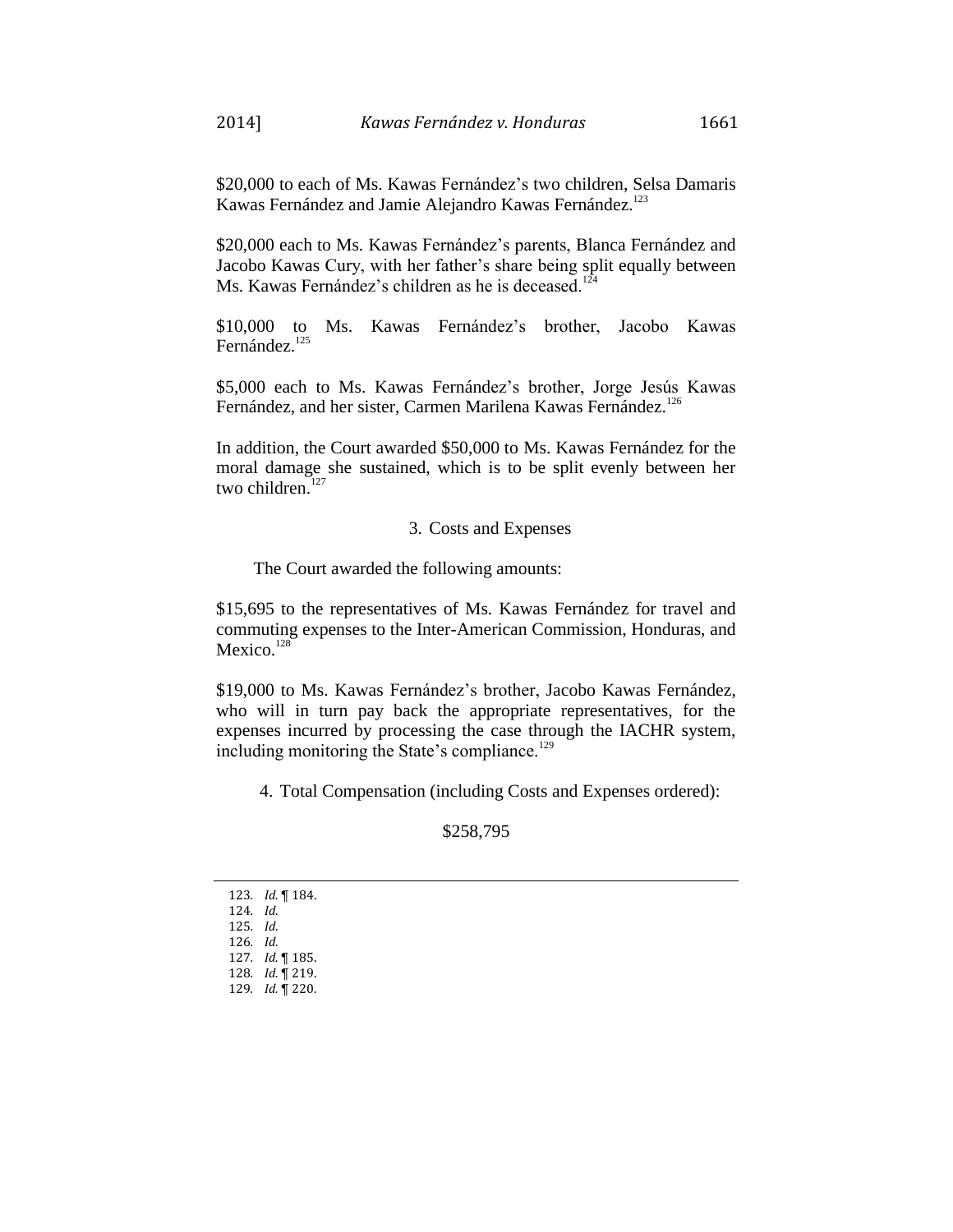# *C. Deadlines*

The Court ordered that all compensation be paid by the State to the respective recipients within one year from the date of service of the judgment.<sup>130</sup> The State was given six months to publish the Court's judgment;<sup>131</sup> one year to publicly acknowledge its international responsibility and apologize to Ms. Kawas Fernández's next of  $\text{kin}$ ;<sup>132</sup> and two years to dedicate the National Park to Ms. Kawas Fernández, provide psychological care to Ms. Kawas Fernández's next of kin, and launch a national campaign of environmental awareness.<sup>133</sup>

#### V. INTERPRETATION AND REVISION OF JUDGMENT

# [None]

#### VI. COMPLIANCE AND FOLLOW-UP

*June 10, 2010:* The State organized a public act acknowledging its international responsibility for the human rights violations suffered by Ms. Kawas Fernández and to commemorate her work.<sup>134</sup>

*February 27, 2012:* The State paid the beneficiaries of Ms. Kawas Fernández.<sup>135</sup> The Court found that the State had complied with its order to pay all compensation to Ms. Kawas Fernández's representatives.<sup>136</sup>

The Court found that the State complied with publishing the judgment in the Official Gazette and an official newspaper $137$  and organizing a public ceremony of acknowledgement of international responsibility.<sup>138</sup>

The State, however, did not provide any evidence of compliance with the Court's order to conduct a thorough investigation into Ms. Kawas Fernández's death and to prosecute the individuals responsible for her death, nor did the State conduct an investigation with respect to

<sup>130</sup>*. Id.* ¶ 186.

<sup>131</sup>*. Id*. ¶ 199.

<sup>132</sup>*. Id*. ¶ 202.

<sup>133</sup>*. Id.* ¶ 214.

<sup>134.</sup> Kawas Fernández v. Honduras, Monitoring Compliance with Judgment, Order of the Court, Inter-Am. Ct. H.R., "Considering that," ¶ 17, (Feb. 27, 2012).

<sup>135</sup>*. Id. "*Considering that" ¶¶ 4-6.

<sup>136</sup>*. Id. "*Considering that" ¶ 7.

<sup>137</sup>*. Id. "*Considering that" ¶ 16.

<sup>138</sup>*. Id. "*Considering that" ¶ 17.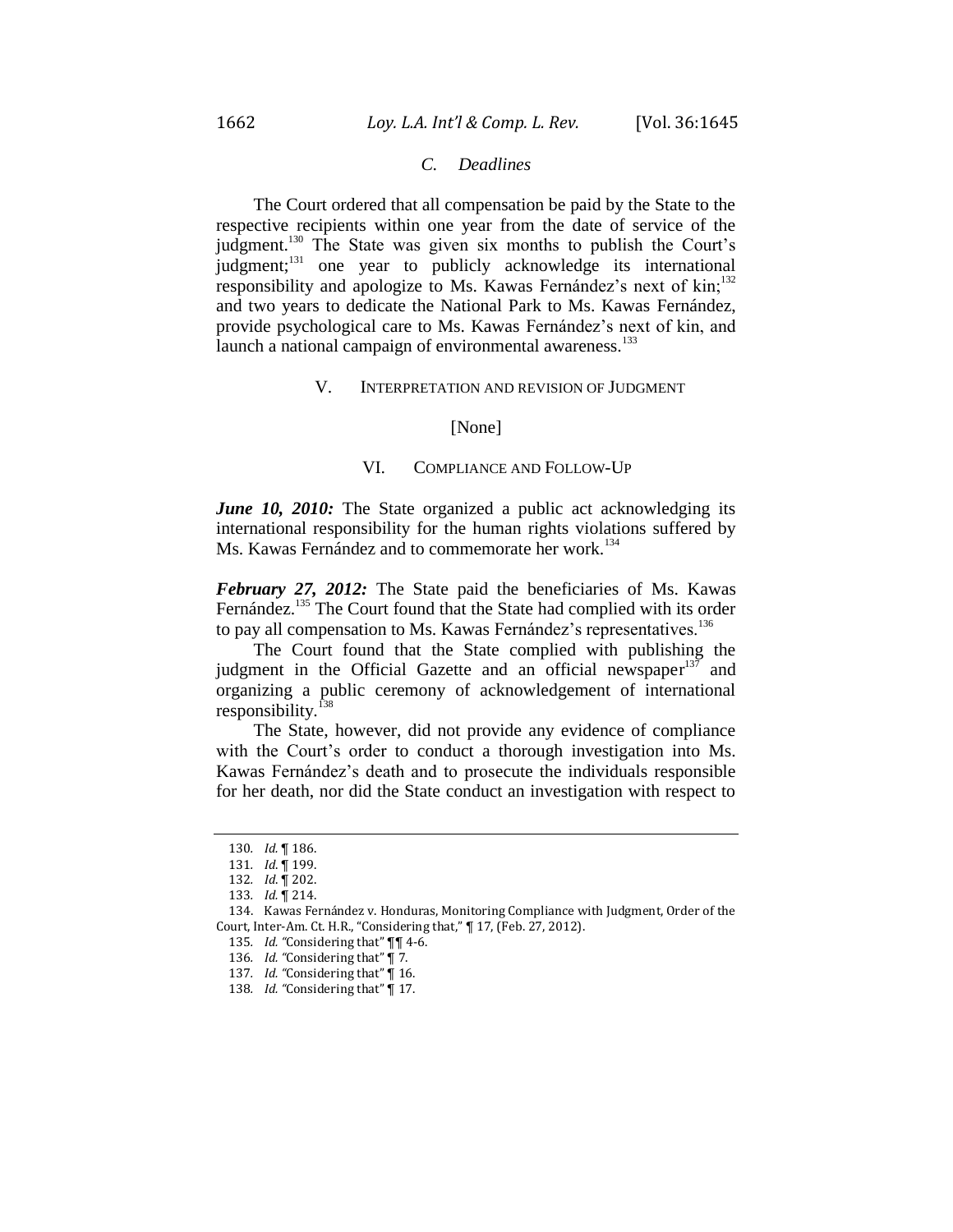the "obstructions of justice that took place in the proceeding," concerning Ms. Kawas Fernández's murder.<sup>139</sup>

The State has yet to construct a monument and name a national park after Ms. Kawas Fernández and to launch an environmental awareness campaign.<sup>140</sup> In addition, neither the State nor any of the representatives provided any information regarding the psychological treatment of Ms. Kawas Fernández's next of  $\text{kin}^{141}$ .

*October 23, 2012:* The Court relieved the State of its obligation to provide psychological care to the next of kin of Ms. Kawas Fernández.<sup>142</sup> The family members certified that they did not require psychological care and that they wished to waive this measure of reparation.<sup>143</sup> Accordingly, the Court decided to conclude monitoring this particular measure, but to continue monitoring those outstanding obligations contained within the Judgment.<sup>144</sup>

# VII. LIST OF DOCUMENTS

### *A. Inter-American Court*

## 1. Preliminary Objections

[None]

# 2. Decisions on Merits, Reparations and Costs

[Kawas Fernández v. Honduras, Merits, Reparations, and Costs,](https://iachr.lls.edu/sites/iachr.lls.edu/files/Kawas%20Fernandez%20v.%20Honduras.Merits.04.03.09.pdf)  [Judgment, Inter-Am. Ct. H.R. \(ser. C\) No. 196 \(Apr. 3, 2009\).](https://iachr.lls.edu/sites/iachr.lls.edu/files/Kawas%20Fernandez%20v.%20Honduras.Merits.04.03.09.pdf)

[Kawas Fernández v. Honduras, Separate Opinion of Judge Sergio](https://iachr.lls.edu/sites/iachr.lls.edu/files/Kawas%20Fernandez%20v.%20Honduras.Merits.04.03.09.pdf)  [García Ramírez, Inter-Am. Ct. H.R. \(ser. C\) No. 196 \(Apr. 3, 2009\).](https://iachr.lls.edu/sites/iachr.lls.edu/files/Kawas%20Fernandez%20v.%20Honduras.Merits.04.03.09.pdf)

<sup>139.</sup> *Id*. "Considering that" ¶ B.9.

<sup>140.</sup> *Id.* "Considering that" | B.25.

<sup>141.</sup> *Id.* "Considering that" ¶ F.27.

142. Kawas Fernández v. Honduras, Monitoring Compliance with Judgment, Order of the Court, Inter-Am. Ct. H.R., "Declares that," ¶ 1, (Oct. 23, 2012).

<sup>143.</sup> *Id*. "Considering that" ¶ 4. <sup>144</sup> *Id.* "And decides" ¶ 1-3.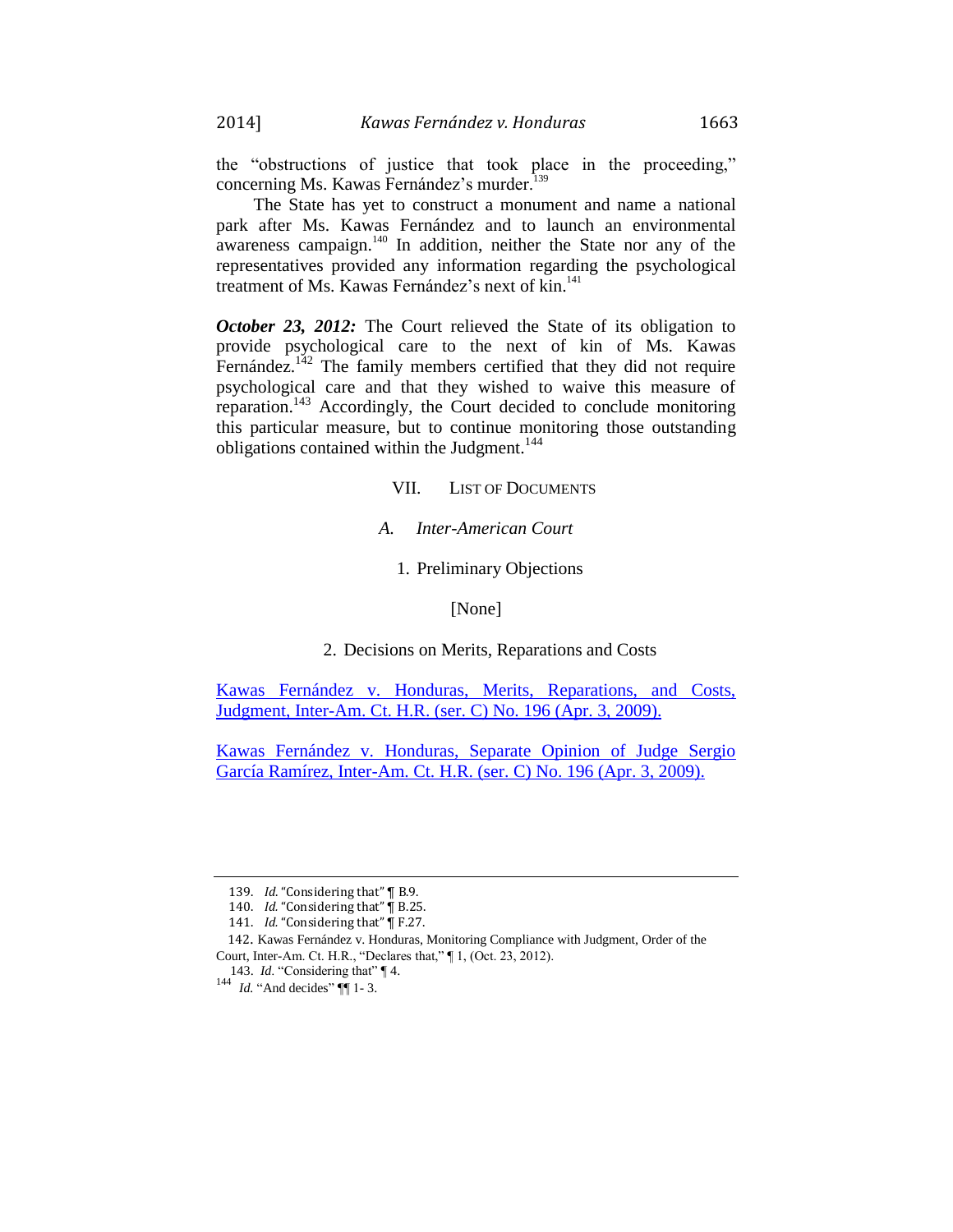# 3. Provisional Measures

[Kawas Fernández v. Honduras, Provisional Measures, Order of the](https://iachr.lls.edu/sites/iachr.lls.edu/files/iachr/Court_and_Commission_Documents/Kawas-Fern%2B%C3%ADndez%20v.%20Honduras.ProvisionalMeasures.07.05.11.pdf)  Court, Inter-Am. Ct. [H.R. \(ser. E\) \(July 5, 2011\).](https://iachr.lls.edu/sites/iachr.lls.edu/files/iachr/Court_and_Commission_Documents/Kawas-Fern%2B%C3%ADndez%20v.%20Honduras.ProvisionalMeasures.07.05.11.pdf)

[Kawas Fernández v. Honduras, Provisional Measures,](https://iachr.lls.edu/sites/iachr.lls.edu/files/iachr/Court_and_Commission_Documents/Kawas-Fern%2B%C3%ADndez%20v.%20Honduras.ProvisionalMeasures.07.05.11.pdf) Order of the [Court, Dissenting Opinion of Judge Eduardo Vio Grossi, Inter-Am. Ct.](https://iachr.lls.edu/sites/iachr.lls.edu/files/iachr/Court_and_Commission_Documents/Kawas-Fern%2B%C3%ADndez%20v.%20Honduras.ProvisionalMeasures.07.05.11.pdf)  [H.R. \(ser. E\) \(July 5, 2011\).](https://iachr.lls.edu/sites/iachr.lls.edu/files/iachr/Court_and_Commission_Documents/Kawas-Fern%2B%C3%ADndez%20v.%20Honduras.ProvisionalMeasures.07.05.11.pdf)

[Kawas Fernández v. Honduras, Provisional Measures, Order of the](https://iachr.lls.edu/sites/iachr.lls.edu/files/iachr/Court_and_Commission_Documents/Kawas-Fern%2B%C3%ADndez%20v.%20Honduras.ProvisionalMeasures.07.05.11.pdf)  [Court, Concurring Opinion of Judges Diego García-Sayán, Leonardo A.](https://iachr.lls.edu/sites/iachr.lls.edu/files/iachr/Court_and_Commission_Documents/Kawas-Fern%2B%C3%ADndez%20v.%20Honduras.ProvisionalMeasures.07.05.11.pdf)  [Franco, Manuel Ventura Robles, Margarette May Macaulay, and](https://iachr.lls.edu/sites/iachr.lls.edu/files/iachr/Court_and_Commission_Documents/Kawas-Fern%2B%C3%ADndez%20v.%20Honduras.ProvisionalMeasures.07.05.11.pdf)  [Rhadys Abreu Blondet, Inter-Am. Ct. H.R. \(ser. E\) \(July 5, 2011\).](https://iachr.lls.edu/sites/iachr.lls.edu/files/iachr/Court_and_Commission_Documents/Kawas-Fern%2B%C3%ADndez%20v.%20Honduras.ProvisionalMeasures.07.05.11.pdf)

[Kawas Fernández v. Honduras, Request for Provisional Measures with](https://iachr.lls.edu/sites/iachr.lls.edu/files/Kawas%20Fernandez%20v.%20Honduras.ProvisionalMeasures.11.29.08.pdf)  [regard to Honduras, Order of the Court, Inter-Am. Ct. H.R. \(ser. E\)](https://iachr.lls.edu/sites/iachr.lls.edu/files/Kawas%20Fernandez%20v.%20Honduras.ProvisionalMeasures.11.29.08.pdf)  [\(Nov. 29, 2008\).](https://iachr.lls.edu/sites/iachr.lls.edu/files/Kawas%20Fernandez%20v.%20Honduras.ProvisionalMeasures.11.29.08.pdf)

# 4. Compliance Monitoring

Kawas Fernández [v. Honduras, Monitoring Compliance with Judgment,](https://iachr.lls.edu/sites/iachr.lls.edu/files/Kawas%20Fernandez%20v.%20Honduras.MonitoringCompliance.10.23.12.pdf)  [Order of the Court, Inter-Am. Ct. H.R. \(Oct. 23, 2012\).](https://iachr.lls.edu/sites/iachr.lls.edu/files/Kawas%20Fernandez%20v.%20Honduras.MonitoringCompliance.10.23.12.pdf)

[Kawas Fernández v. Honduras, Monitoring Compliance with Judgment,](https://iachr.lls.edu/sites/iachr.lls.edu/files/Kawas%20Fernandez%20v.%20Honduras.MonitoringCompliance.02.27.12.pdf)  [Order of the Court, Inter-Am. Ct. H.R. \(Feb. 27, 2012\).](https://iachr.lls.edu/sites/iachr.lls.edu/files/Kawas%20Fernandez%20v.%20Honduras.MonitoringCompliance.02.27.12.pdf)

# 5. Review and Interpretation of Judgment

[None]

*B. Inter-American Commission*

1. Petition to the Commission

Kawas Fernández v. Honduras, Petition No. 61/03, Inter-Am. Comm'n H.R., (Jan. 13, 2003).

2. Report on Admissibility

Kawas Fernández v. Honduras, Admissibility Report, Report No. 67/05, Inter-Am. Comm'n H.R., Case No. 12.507 (Oct. 13, 2005).